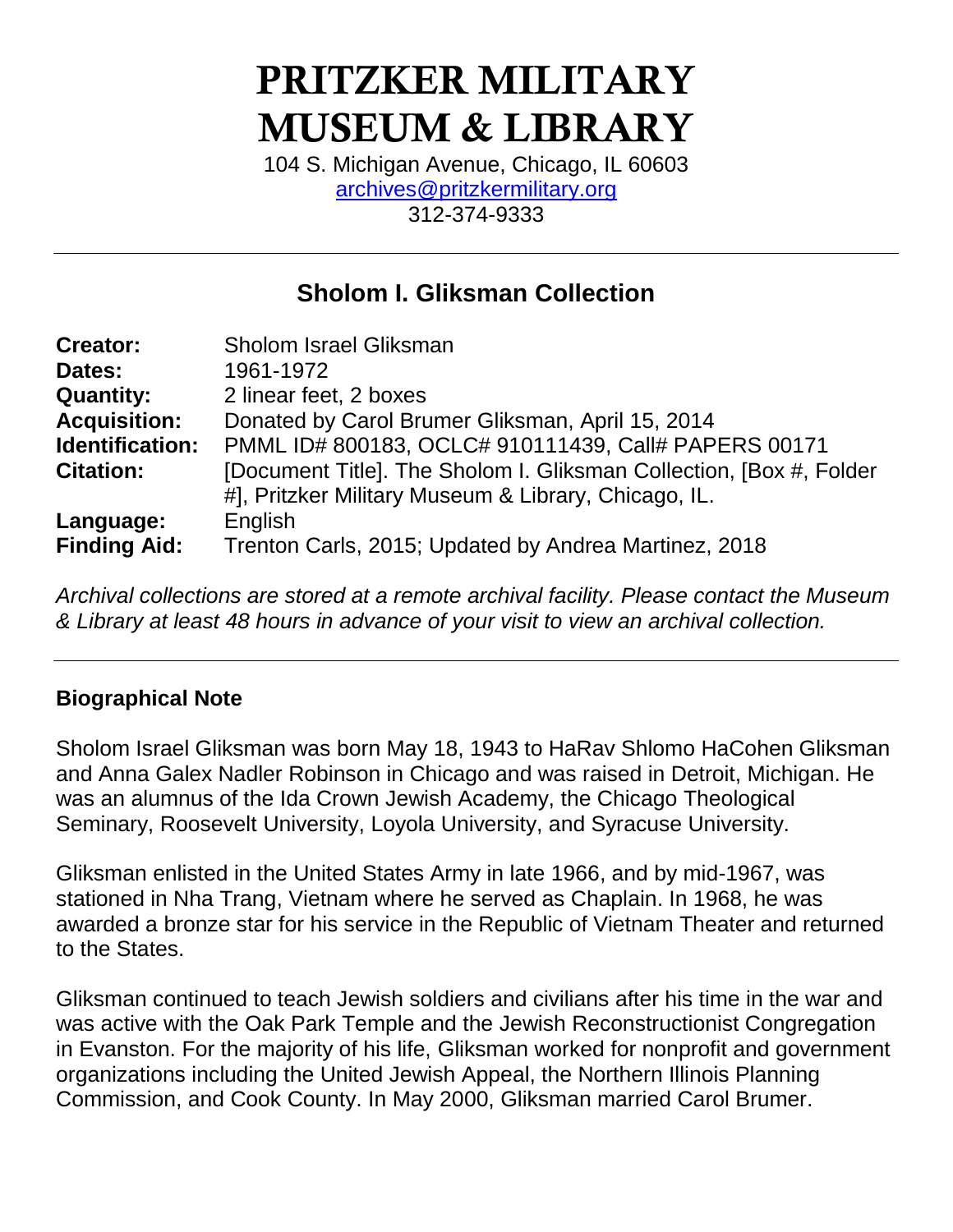#### **Scope and Content of the Collection**

The Sholom I. Gliksman collection consists of Military documents, correspondence, orders, programs and photographs relating to Sholom Gliksman's time in Nha Trang during the Vietnam War. Most of the items are focused on Gliksman's duties as a Rabbinic chaplain and work with Jewish soldiers. The items in this series are arranged in chronological order when the date is available; undated items are grouped together at the end of the series. The photographs in this collection from Gliksman's time in Vietnam, primarily in Nha Trang, are mostly undated. They have been arranged by size and format as well as grouped together by developer's codes on the backside of the photographs. The images show Gliksman with fellow soldiers, friends, congregations, and students. The locations range from inside Jewish ceremonies, camp, local villages, to trips to Washington D.C. The remainder of the collection consists of military artifacts such as: uniforms and hats, plaques, certificates, and chaplain's kit. There is one oversize box which contains four certificates and diplomas.

# **Arrangement**

The collection arrived in no particular order. Staff has arranged the collection. The collection consists of three series:

# **Series One: Military Documents & Correspondence, 1961-1972, n.d.**

This series consists of Military documents, correspondence, orders, and programs relating to Sholom Gliksman's time in Nha Trang during the Vietnam War. Most of the items are focused on Sholom's duties as a Rabbinic chaplain and work with Jewish soldiers. The items in this series are arranged in chronological order when the date is available; undated items are grouped together at the end of the series. Includes one oversize box of four certificates and diplomas.

# **Series Two: Photographs, 1936, 1967, n.d.**

This series consists of photographs from Sholom's time in Vietnam, primarily in Nha Trang. The photographs show Sholom with fellow soldiers, friends, congregations, and students. The locations range from inside Jewish ceremonies, camp, local villages, to trips to Washington D.C.

# **Series Three: Artifacts**

This series consists of military artifacts such as: uniforms and hats, plaques, certificates, and chaplain's kit. Items in this series were used by Sholom Gliksman during his time in Vietnam as a Rabbinic chaplain.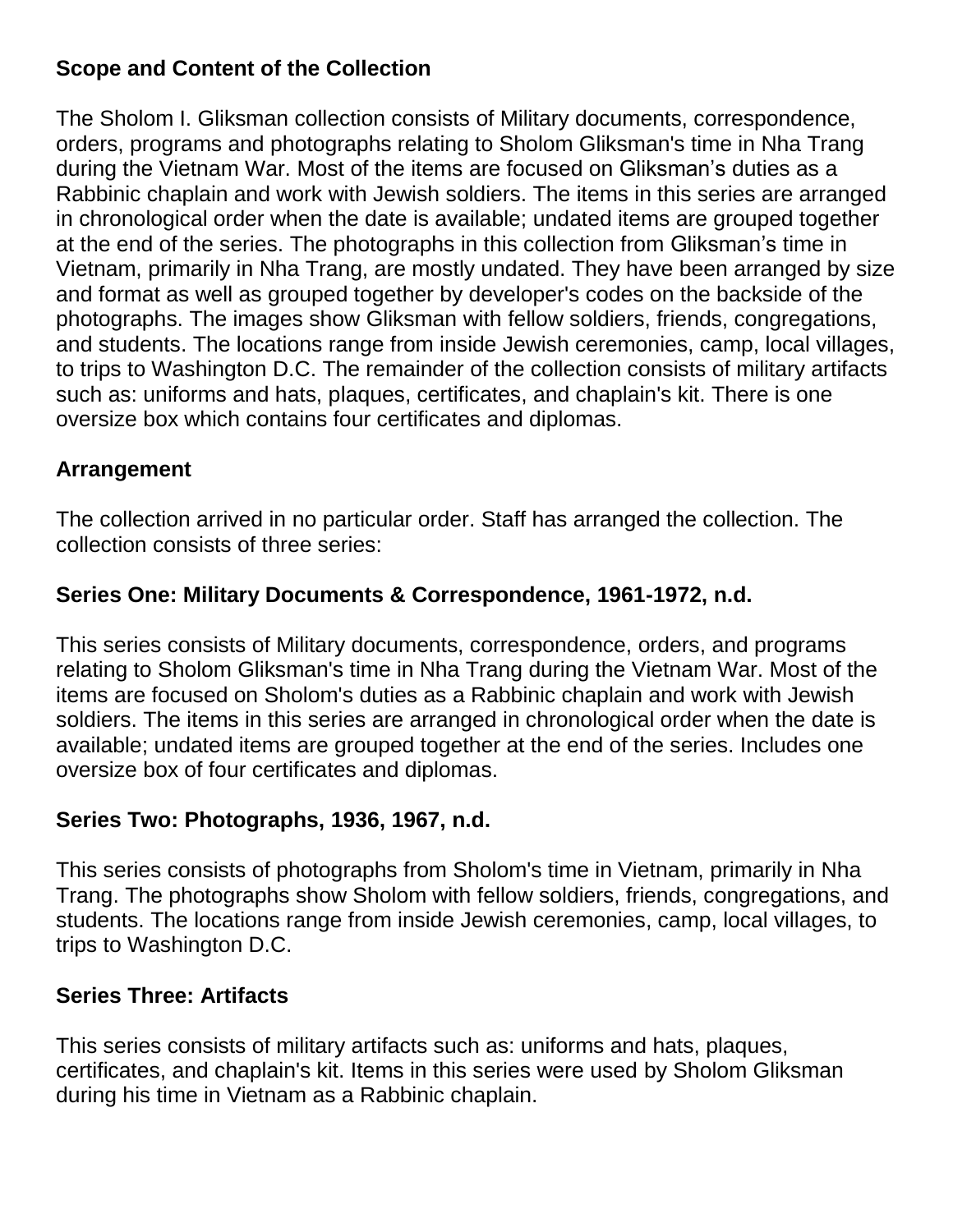#### **Rights**

Copyrights held by Carol Brumer Gliksman were transferred to the Pritzker Military Museum & Library. All other rights are held by the author or publisher. Users assume responsibility for following copyright laws as established by US Code Title 17.

#### **Separations**

| <b>Item ID</b> | <b>Description</b>                    |
|----------------|---------------------------------------|
| 800183315      | Mezuzah                               |
| 800183316      | Vietnam era Jewish Chaplain's kit     |
| 800183317      | Military Uniform Jacket (blue)        |
| 800183318      | <b>Military Uniform Pants (blue)</b>  |
| 800183319      | Military Visor Cap (blue)             |
| 800183320      | Military Uniform Jacket (green)       |
| 800183321      | Military Uniform Jacket (green) (DUP) |
| 800183322      | Military Uniform pants (green)        |
| 800183323      | Military Uniform pants (green) (DUP)  |
| 800183324      | Military Visor Cap (green)            |

#### **Key Subjects**

This collection is indexed under the following headings in the Museum & Library's online catalog. Researchers interested in materials about related topics, persons, or places should search the catalog using these subject headings.

#### **Subjects**

Chaplains, Military – United States. Military chaplains – Judaism. Jewish soldiers – Religious life – United States. Vietnamese Conflict, 1961-1975 – Religious aspects. Vietnam War, 1961-1975.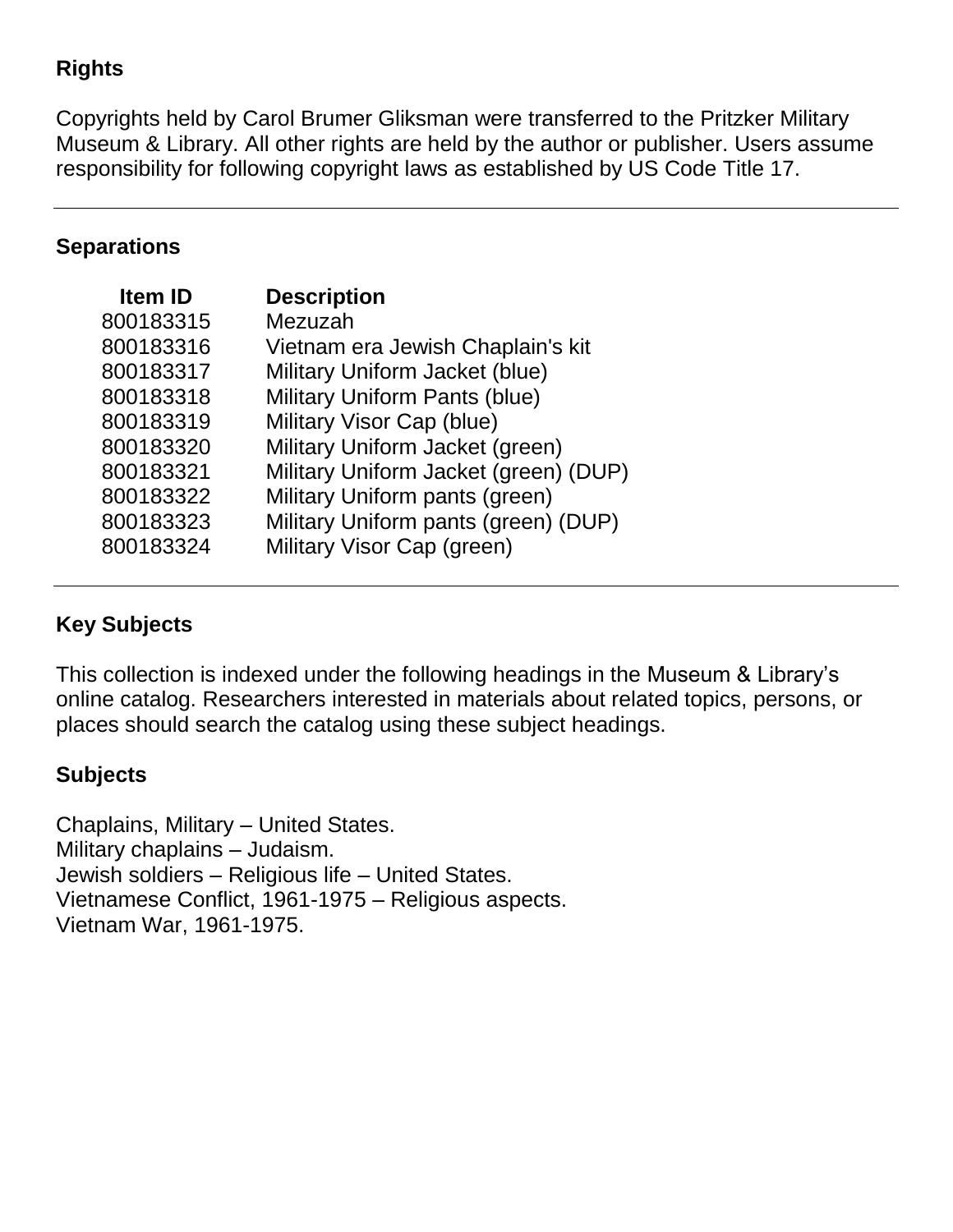# **Container List**

| Box | <b>Folder</b> | Item ID#  | <b>Title</b>                                                                                                                                                                                                                                       | <b>Dates</b> |
|-----|---------------|-----------|----------------------------------------------------------------------------------------------------------------------------------------------------------------------------------------------------------------------------------------------------|--------------|
| 1   | 1             |           | <b>Military Documents &amp; Correspondence</b><br>1, 1961-1967                                                                                                                                                                                     | 1961-1967    |
|     |               | 800183001 | Selective Service System: Registration<br>Certificate.                                                                                                                                                                                             | 5/19/1961    |
|     |               | 800183002 | Selective Service System: Notice of<br>Classification. Classified in Class 4-D.                                                                                                                                                                    | 2/28/1964    |
|     |               | 800183003 | Telegram from Szo; To: Sholom; "Mazel<br>tov on your ordination carry o[n] Rabbi<br>warmest regards."                                                                                                                                              | 9/9/1966     |
|     |               | 800183004 | Office of the Chief of Chaplains: Informing<br>that appointment as First Lieutenant in the<br>Chaplains Branch, U.S. Army Reserve,<br>has been recommended. Also requested<br>active duty orders to Quartermaster<br>center at Fort Lee, Virginia. | 9/13/1966    |
|     |               | 800183005 | <b>Office of Personnel Operations:</b><br>Appointment as a Reserve Commissioned<br>Officer of the Army.                                                                                                                                            | 9/16/1966    |
|     |               | 800183006 | <b>Office of Personnel Operations:</b><br>Appointment as a Reserve Commissioned<br>Officer of the Army. (DUP)                                                                                                                                      | 9/16/1966    |
|     |               | 800183007 | <b>Record of Military Status of Registrant</b><br>form.                                                                                                                                                                                            | 9/16/1966    |
|     |               | 800183008 | <b>Office of Personnel Operations: RCPAP</b><br>Letter Order A-09-320; Order of Active<br>Duty, Temporary duty enroute at: US<br>Army Chaplain School (1A-1388) Fort<br>Hamilton, New York to attend Chaplain<br><b>Officer Basic Course.</b>      | 9/16/1966    |
|     |               | 800183009 | <b>Office of Personnel Operations: RCPAP</b><br>Letter Order A-09-320; Order of Active<br>Duty, Temporary duty enroute at: US<br>Army Chaplain School (1A-1388) Fort                                                                               | 9/16/1966    |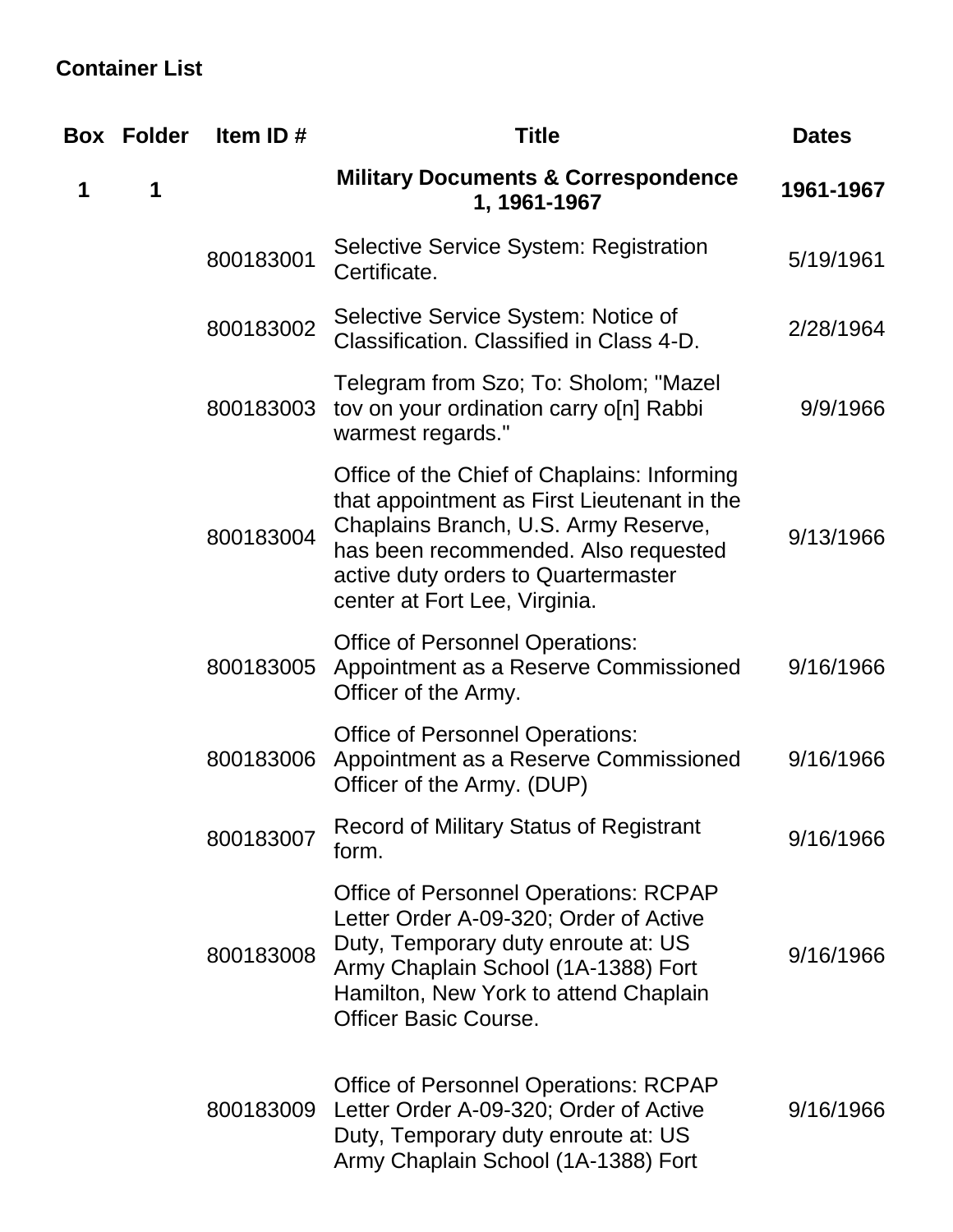|           | Hamilton, New York to attend Chaplain<br>Officer Basic Course. (DUP)                                                                                                               |            |
|-----------|------------------------------------------------------------------------------------------------------------------------------------------------------------------------------------|------------|
| 800183010 | Telegram DA USARCPC OPO; To:<br>Sholom; Appointment USAR, CH.<br>Advising not to spend personal funds<br>such as moving or buying funds prior to<br>receipt of active duty orders. | 9/19/1966  |
| 800183011 | <b>Identification Statement form: States</b><br>Sholom is presently serving on Active<br>Duty for Training.                                                                        | 10/3/1966  |
| 800183012 | <b>Disposition Form: Civilian Medical Care</b><br>for Active Duty Dependents.                                                                                                      | 10/5/1966  |
| 800183013 | Letter to: Commanding Officer at Fort<br>Lee; From: Sholom; Enclosing a copy of<br>orders, asking for housing that will<br>accommodate his duties as Chaplain.                     | 10/18/1966 |
| 800183014 | Letter to: Post Chaplain at Fort Lee;<br>From: Sholom; Stating concern with the<br>state of Jewish services and activities at<br>present, asking for further information.          | 10/18/1966 |
| 800183015 | Office of the Post Chaplain (Warren E.<br>Stewart): Looking forward to Sholom<br>taking over the Jewish program.<br>Enclosing schedule of present program.                         | 10/24/1966 |
| 800183016 | US Army Chaplain School roll call sheet:<br>Special Orders Number 91.                                                                                                              | 10/31/1966 |
| 800183017 | US Army Chaplain School roll call sheet:<br>Special Orders Number 91. (DUP)                                                                                                        | 10/31/1966 |
| 800183018 | DD Form 214: Armed Forces of the US<br>Report of Transfer or Discharge.<br>(Relieved from Active Duty).                                                                            | 10/31/1966 |
| 800183019 | DD Form 214: Armed Forces of the US<br>Report of Transfer or Discharge.<br>(Relieved from Active Duty). (DUP)                                                                      | 10/31/1966 |
| 800183020 | Temporary Duty (Group Travel) Orders.<br><b>US Army Chaplain School: Student</b>                                                                                                   | 11/3/1966  |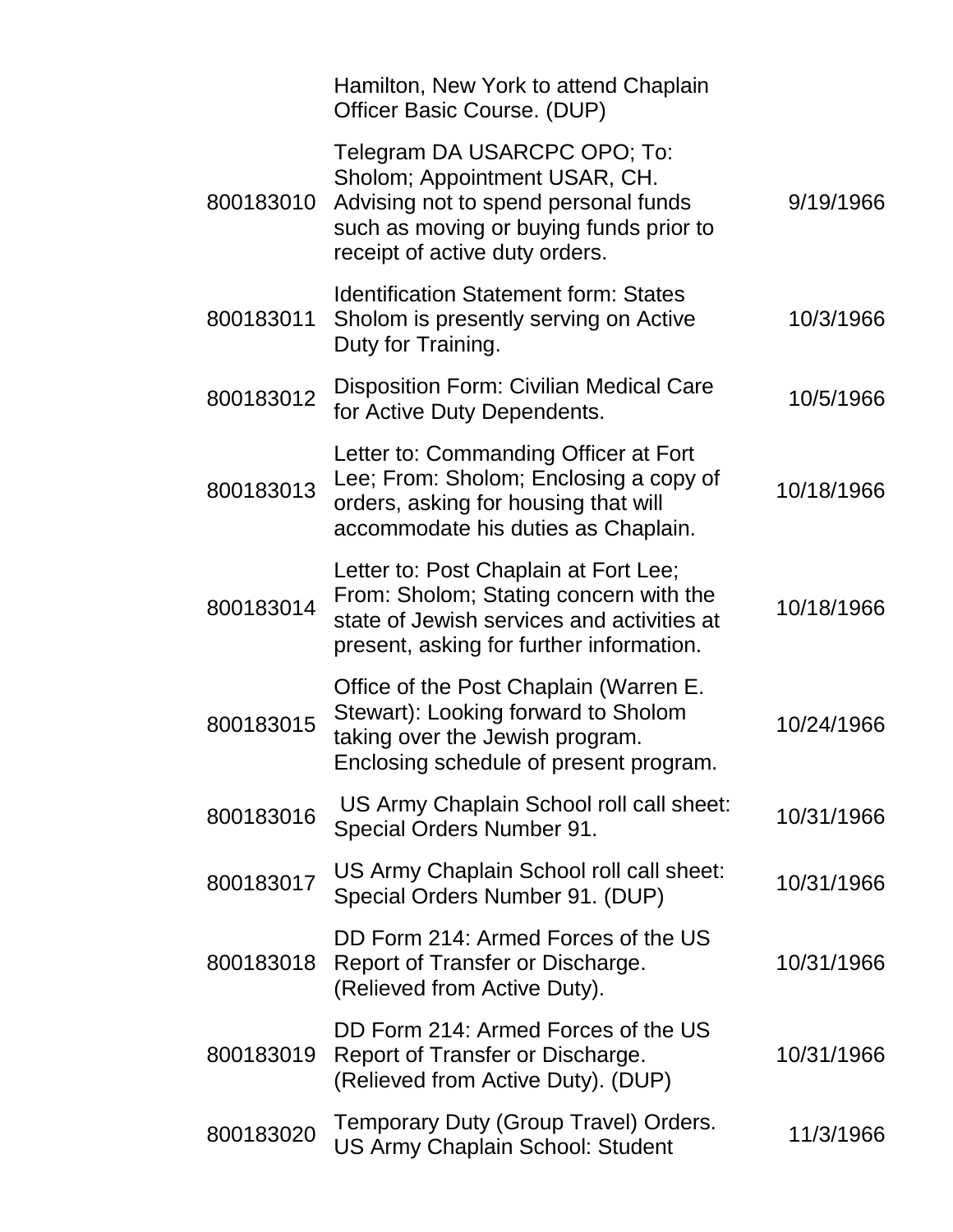|           | Roster, Chaplain Officer Basic Course.                                                                                                                                                    |            |
|-----------|-------------------------------------------------------------------------------------------------------------------------------------------------------------------------------------------|------------|
| 800183021 | Temporary Duty (Group Travel) Orders.<br><b>US Army Chaplain School: Student</b><br>Roster, Chaplain Officer Basic Course.<br>(DUP)                                                       | 11/3/1966  |
| 800183022 | Letter from Solomon Jacobson; To:<br>Sholom; Looking forward to his arrival at<br>Fort Lee. Best for Sholom to determine<br>next steps in the library when he arrives.<br>Chanukah plans. | 11/4/1966  |
| 800183023 | Letter from Maury Hundley, Jr.; To:<br>Sholom; Congratulations on his promotion<br>to Captain.                                                                                            | 11/4/1966  |
| 800183024 | Letter from Richard A. Rosner (Jewish<br>Chaplain's Assistant); Asking for a short<br>biographical sketch and a picture. Going<br>over the details of the Jewish situation at<br>present. | 11/4/1966  |
| 800183025 | <b>Organizational Clothing and Equipment</b><br>Record (AR 735-35).                                                                                                                       | 11/14/1966 |
| 800183026 | <b>US Army Chaplain School: Special</b><br>Orders Number 98. Authorization for<br>Sholom to visit Chicago for five days due<br>to Religious Activity.                                     | 11/15/1966 |
| 800183027 | <b>US Army Chaplain School: Special</b><br>Orders Number 98. Authorization for<br>Sholom to visit Chicago for five days due<br>to Religious Activity. (DUP)                               | 11/15/1966 |
| 800183028 | <b>Household Goods Descriptive Inventory:</b><br>North American Van Lines, Inc.                                                                                                           | 11/23/1966 |
| 800183029 | Letter from Richard A. Rosner; To:<br>Sholom; Informing that everything is<br>ready for his arrival, preparing for the<br>Festival of Hanukkah. Duties for his first<br>week.             | 11/28/1966 |
|           |                                                                                                                                                                                           |            |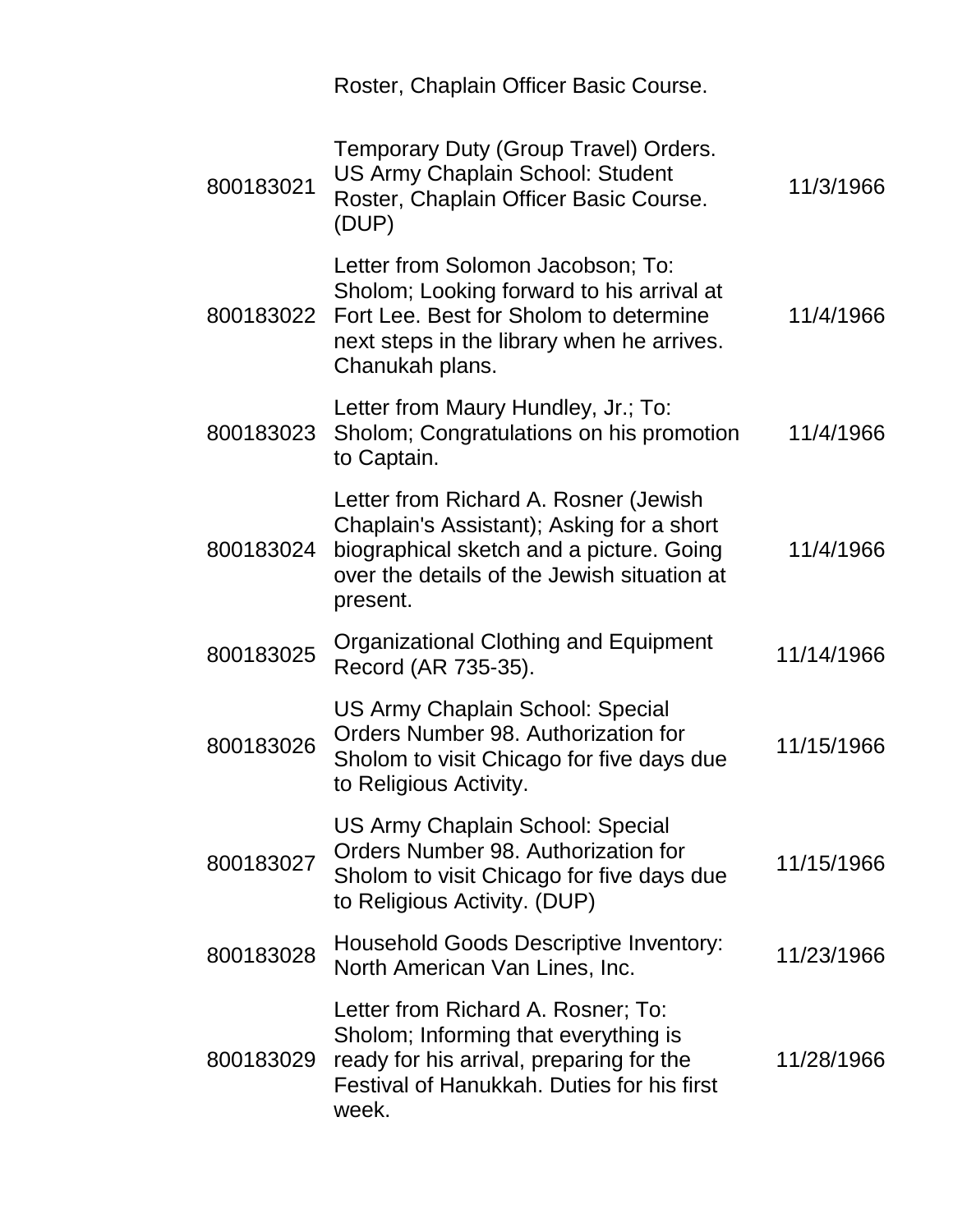| 800183030 | Keymen on Duty, Holiday Period at the<br>Post Chaplain's Office. Schedule sent<br>from Warren E. Stewart.                                                                                                               | 11/28/1966 |
|-----------|-------------------------------------------------------------------------------------------------------------------------------------------------------------------------------------------------------------------------|------------|
| 800183031 | Officers' Open Mess: Fort Hamilton,<br>Brooklyn, N.Y. Member in good standing<br>card.                                                                                                                                  | 12/2/1966  |
| 800183032 | Department of Defense Emergency<br><b>Instruction Card. General Emergency</b><br>Instructions.                                                                                                                          | 12/5/1966  |
| 800183033 | US Army Quartermaster Center and Fort<br>Lee: Special Orders Number 262. Duty<br>relief as of December 5.                                                                                                               | 12/6/1966  |
| 800183034 | US Army Quartermaster Center and Fort<br>Lee: Special Orders Number 262. Duty<br>relief as of December 5. (DUP)                                                                                                         | 12/6/1966  |
| 800183035 | US Army Quartermaster Center and Fort<br>Lee: Fund Council Consolidated<br>Chaplain's Fund. Assigned to position of<br>Recorder.                                                                                        | 12/9/1966  |
| 800183036 | US Army Quartermaster Center and Fort<br>Lee: Fund Council Consolidated<br>Chaplain's Fund. Assigned to position of<br>Recorder. (DUP)                                                                                  | 12/9/1966  |
| 800183037 | Personnel Action (AR 340-15) Request<br>for Administrative Absence for attendance<br>at Training Conference of Jewish<br>Chaplains, Sponsored by the National<br>Jewish Welfare Board at Lakewood, New<br>Jersey.       | 12/9/1966  |
| 800183038 | Personnel Action (AR 340-15) Request<br>for Administrative Absence for attendance<br>at Training Conference of Jewish<br>Chaplains, Sponsored by the National<br>Jewish Welfare Board at Lakewood, New<br>Jersey. (DUP) | 12/9/1966  |
| 800183039 | Office of the Jewish Chaplain: Post<br>Chapel Center. Calendar of Events,<br>Chaplain's Column by Sholom, and "A                                                                                                        | 12/1966    |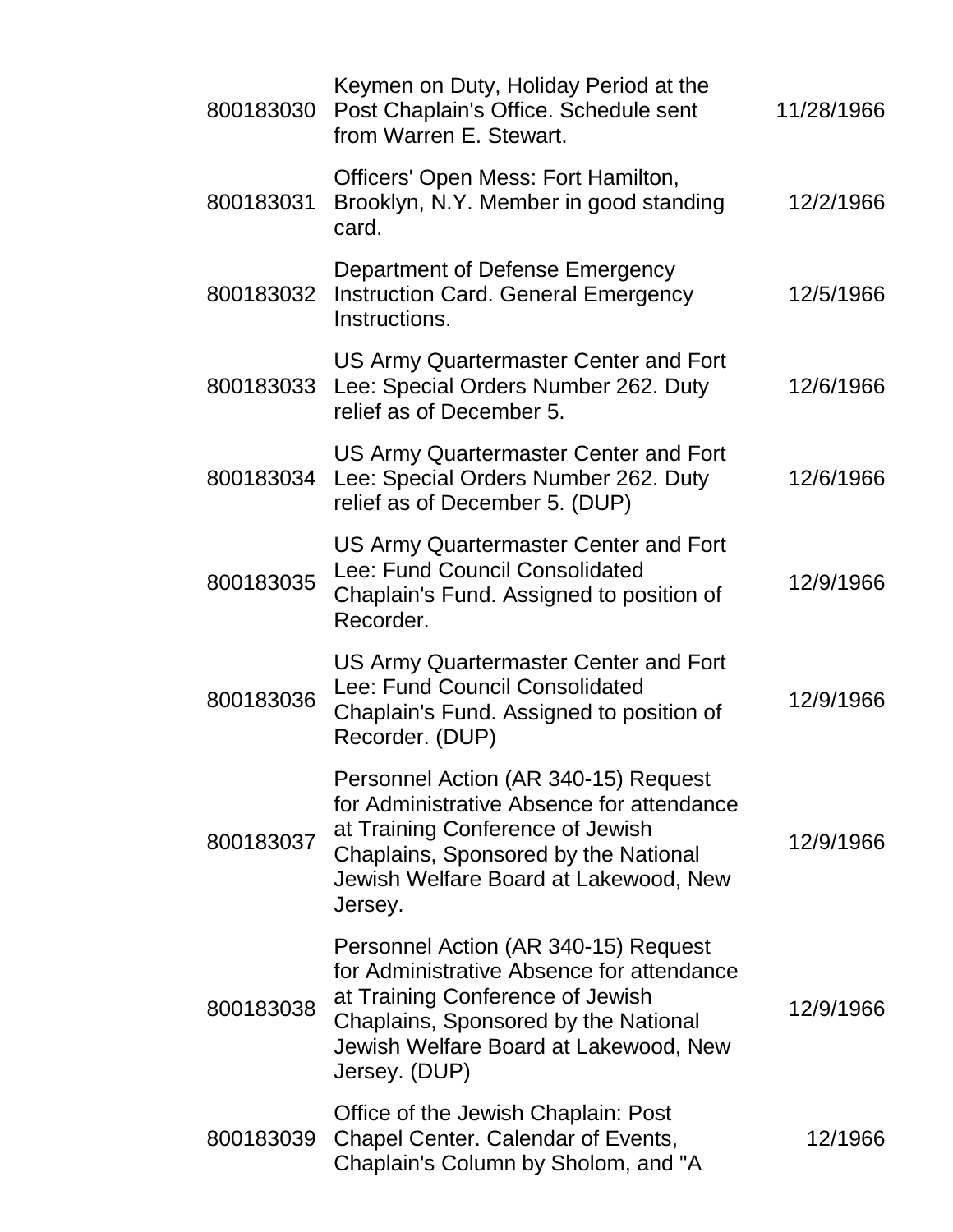Jewish Understanding of Jesus."

| 800183040 | US Army Chaplain School: Academic<br>Ratings. Diploma Issues, standing in the<br>Upper Third of his class of 81.                                                                 | 1/3/1967  |
|-----------|----------------------------------------------------------------------------------------------------------------------------------------------------------------------------------|-----------|
| 800183041 | Designation to Area Fire Marshal,<br><b>Chaplain Section.</b>                                                                                                                    | 1/12/1967 |
|           | Chapel Bulletin: Fort Lee, Virginia. The<br>800183042 Sabbath edition 5727.                                                                                                      | 1/14/1967 |
| 800183043 | Chapel Bulletin: Fort Lee, Virginia.<br>Includes: Chaplain's Corner by Sholom,<br>calendar, facts, and news.                                                                     | 1/14/1967 |
| 800183044 | Chapel Bulletin: Fort Lee, Virginia.<br>Includes: Chaplain's Corner by Sholom,<br>calendar, facts, and news. (DUP)                                                               | 1/14/1967 |
| 800183045 | <b>Chaplain Training Conference general</b><br>outline of events.                                                                                                                | 1/18/1967 |
| 800183046 | Chapel Bulletin: Fort Lee, Virginia.<br>Includes Chaplain's Corner by Sholom,<br>calendar, lessons, and news.                                                                    | 2/4/1967  |
| 800183047 | Chapel Bulletin: Fort Lee, Virginia.<br>Includes Chaplain's Corner by Sholom,<br>calendar, lessons, and news. (DUP)                                                              | 2/4/1967  |
| 800183048 | <b>Graduation Exercises: Defense</b><br>Procurement Management Course, Class<br>67-4: US Army Logistics Management<br>Center program. (Invocation and<br>Benediction by Sholom). | 2/10/1967 |
| 800183049 | Chapel Bulletin: Fort Lee, Virginia.<br>Includes: Chaplain's Corner by Sholom,<br>calendar, lessons, and news.                                                                   | 3/10/1967 |
| 800183050 | US Army Quartermaster School: Supply<br><b>Training Center of the Army School</b><br>System program for Graduation<br>Exercises. (Invocation and Benediction by<br>Sholom).      | 3/24/1967 |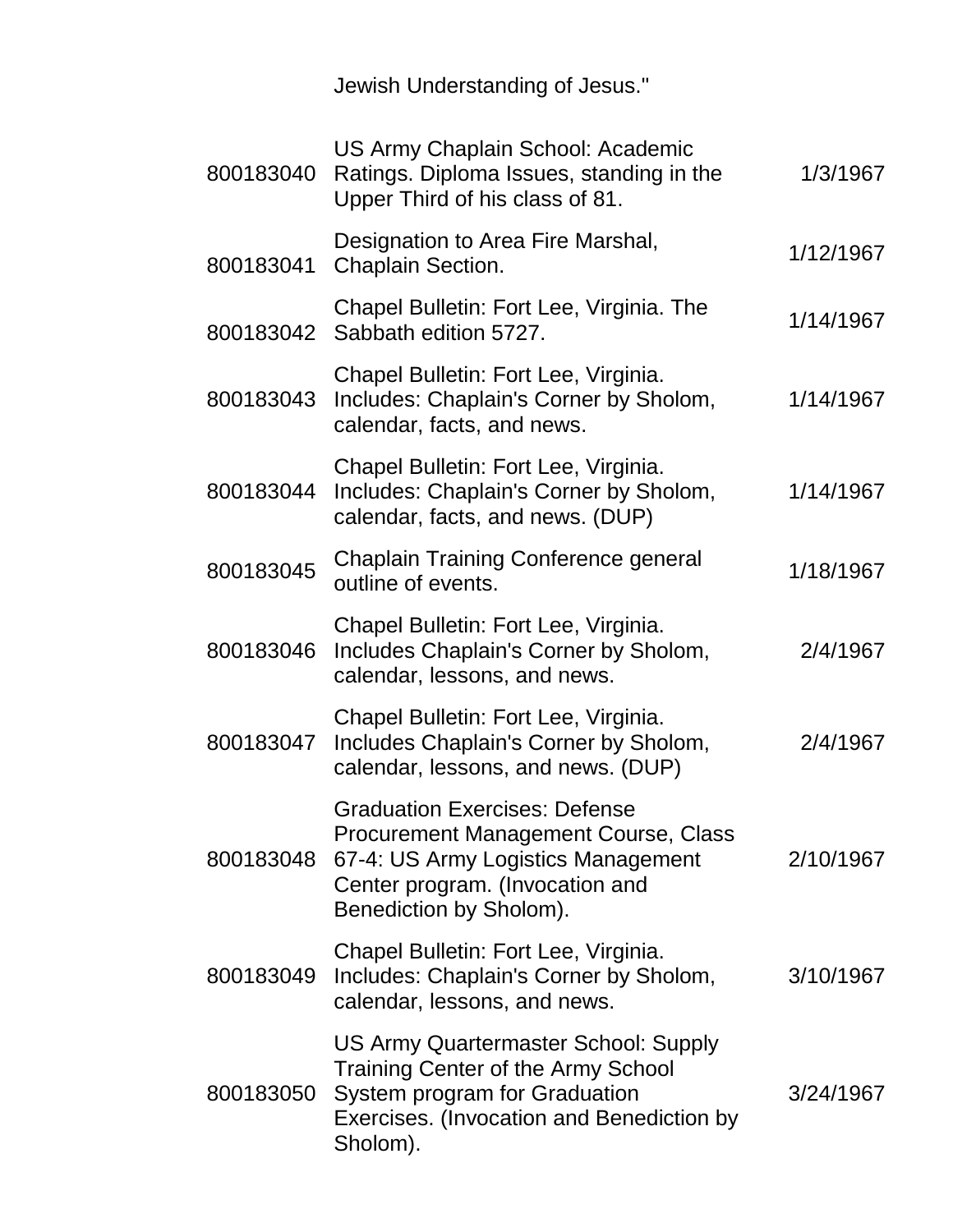| 800183051 | Disposition Form: Assignment of<br><b>Character Guidance Presentations.</b>                                                                                                                   | 3/31/1967 |
|-----------|-----------------------------------------------------------------------------------------------------------------------------------------------------------------------------------------------|-----------|
| 800183052 | The Traveler Newspaper: Fort Lee,<br>Virginia. Volume 27, number 16.                                                                                                                          | 4/20/1967 |
| 800183053 | A Historiography of the Sea Side Chapel.<br><b>Dedication Service.</b>                                                                                                                        | 4/24/1967 |
| 800183054 | Headquarters: U.S. Quartermaster Center<br>and Fort Lee cordially invites you to<br>attend our post's FIRST SEDER of<br>PASSOVER. (invitation)                                                | 4/24/1967 |
| 800183055 | Headquarters: U.S. Quartermaster Center<br>and Fort Lee cordially invites you to<br>attend our post's SECOND SEDER of<br>PASSOVER. (invitation)                                               | 4/25/1967 |
| 800183056 | Letter from WM. Olmsted Antozzi; To:<br>Sholom; Expressing appreciation for<br>Passover Seder ceremony.                                                                                       | 4/25/1967 |
| 800183057 | <b>Chief of Chaplains' Newsletter: Armed</b><br>Forces Day Prayer for 1967; Marine<br>Military Academy; Excess Working<br>Capital, Chaplains' Funds; Character<br><b>Guidance Guidelines.</b> | 4/1967    |
| 800183058 | Memorandum For: Incoming Chaplains,<br><b>US Army Vietnam: Miscellaneous</b><br>Recommendation: Uniforms, Laundry,<br>Civilian Clothes, and Library.                                          | 5/1/1967  |
| 800183059 | Special Orders Number 88. EXT# 1903.<br>Uniform guidelines for arrival in Vietnam.                                                                                                            | 5/4/1967  |
| 800183060 | Special Orders Number 88. EXT# 1903.<br>Uniform guidelines for arrival in Vietnam.<br>(DUP)                                                                                                   | 5/4/1967  |
| 800183061 | Special Orders Number 88. Duty 4995.<br>List of four member's availability dates.                                                                                                             | 5/4/1967  |
| 800183062 | Letter from Walton G. Sugg, Jr. (Chaplain,<br>Colonel); Welcoming to the US Army<br>Vietnam, no information on specific unit                                                                  | 5/8/1967  |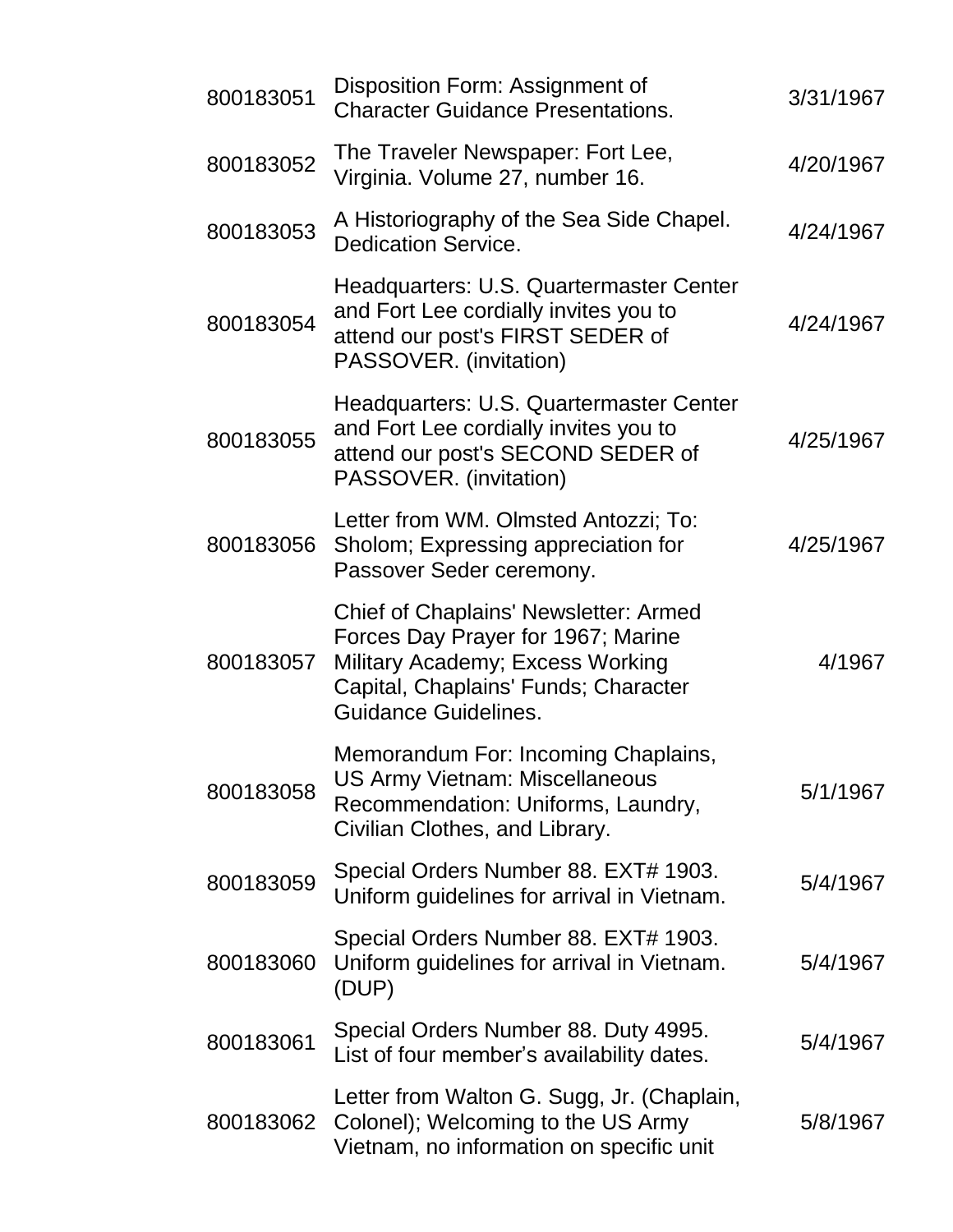|           | assignment yet, fill out Biographical Data<br>sheet.                                                                                                                                         |           |
|-----------|----------------------------------------------------------------------------------------------------------------------------------------------------------------------------------------------|-----------|
| 800183063 | Letter from Walton G. Sugg, Jr. (Chaplain,<br>Colonel); Welcoming to the US Army<br>Vietnam, no information on specific unit<br>assignment yet, fill out Biographical Data<br>sheet. (DUP)   | 5/8/1967  |
| 800183064 | Office of the Adjutant General: List of<br>Amendment of Orders. For Sholom's<br>arrival date.                                                                                                | 5/23/1967 |
| 800183065 | Office of the Adjutant General: List of<br>Amendment of Orders. For Sholom's<br>arrival date. (DUP)                                                                                          | 5/23/1967 |
| 800183066 | Office of the Adjutant General:<br>Amendment of Orders for Sholom's arrival<br>date. (Individual listing)                                                                                    | 5/23/1967 |
| 800183067 | Letter to Sholom outline in great detail his<br>living quarters, expected duties, needed<br>supplies, and the environment.                                                                   | 5/29/1967 |
| 800183068 | Hebrew Theological College: The<br><b>Seventeenth Commencement Exercises</b><br>program. Sheldon Gliksman listed as<br>receiving Bachelor of Hebrew Literature<br>and giving the invocation. | 6/7/1967  |
| 800183069 | U.S. Government Motor Vehicle<br>Operator's Identification Card.                                                                                                                             | 6/12/1967 |
| 800183070 | <b>Installation Clearance Record (AR 210-</b><br>10) Checklist.                                                                                                                              | 6/23/1967 |
| 800183071 | <b>Information Sheet: Officer Overseas</b><br>Replacements, for USA Army Personnel<br>Center.                                                                                                | 6/28/1967 |
| 800183072 | Headquarters I Field Force Vietnam:<br>Special Orders Number 192; Assistant<br>Chaplain assignment.                                                                                          | 7/11/1967 |
| 800183073 | Headquarters I Field Force Vietnam:<br>Special Orders Number 192; Assistant                                                                                                                  | 7/11/1967 |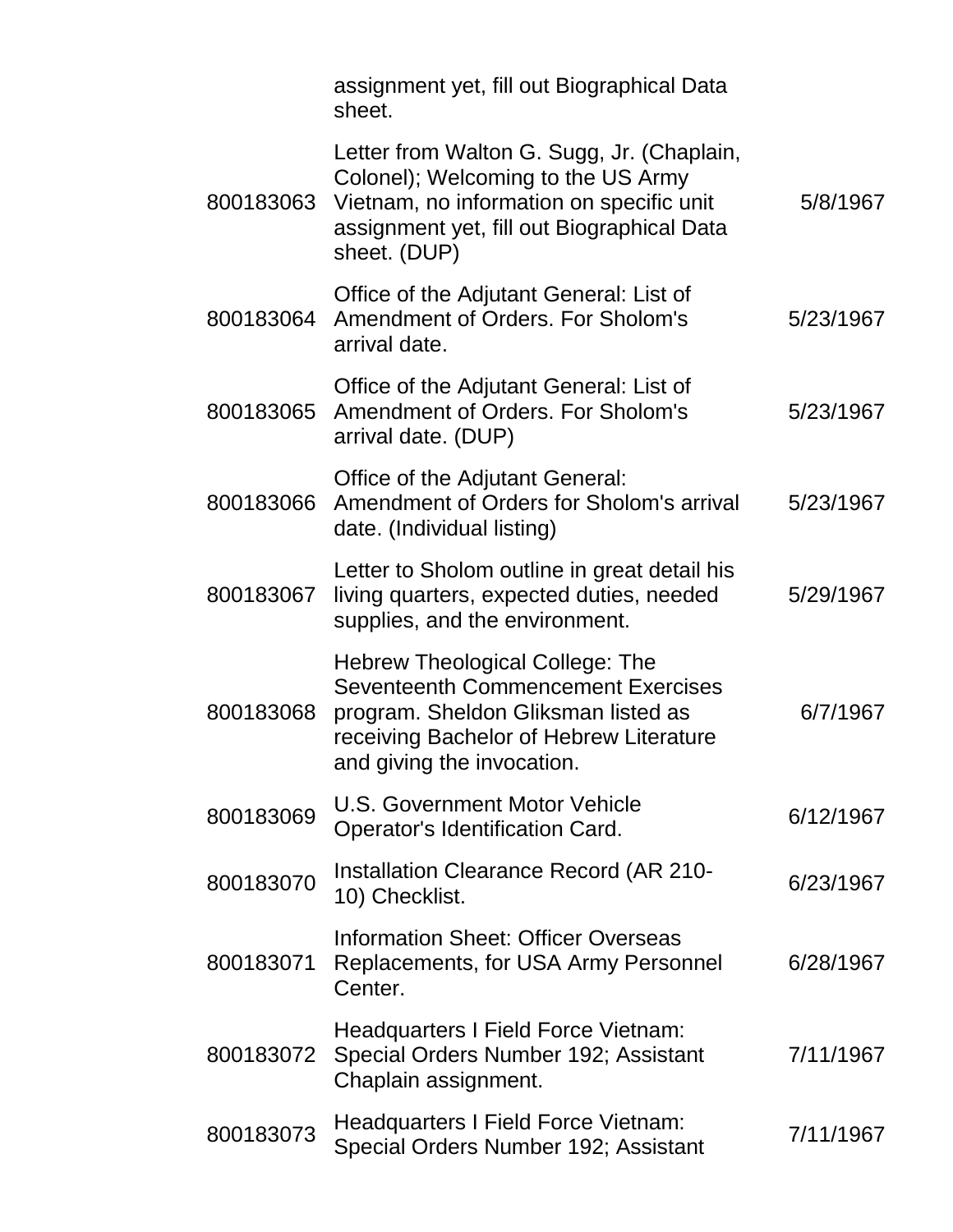|           | Chaplain assignment. (DUP)                                                                                                                                                            |           |
|-----------|---------------------------------------------------------------------------------------------------------------------------------------------------------------------------------------|-----------|
| 800183074 | Letter from: Dr. Trude Weiss-Rosmarin<br>(Editor of the Jewish Spectator); To:<br>Sholom: Thanking for sending "Vietnam<br>and the Rabbi" article; publishing it in<br>October issue. | 8/11/1967 |
| 800183075 | Disposition Form (AR 340-15) Chaplain<br>Section Organization changes memo;<br>Chaplain Assistant Responsibilities list.                                                              | 8/17/1967 |
| 800183076 | Letter from: Charles M. Massey, Jr.; to:<br>Chaplain Charles E. Read; Asking Charlie<br>to tell Chaplain Gliksman thanks for the<br>interview for their film.                         | 8/24/1967 |
| 800183077 | Letter from: Rabbi Richard C. Hertz; to:<br>Sholom; Appreciates his work in Vietnam<br>and is sending sermon material.                                                                | 8/28/1967 |
| 800183078 | Letter to: The Jewish Congregation at<br>Fort Lee; From: Sholom; A New Year's<br>greeting to old congregation as well as<br>updates on his current position.                          | 8/30/1967 |
| 800183079 | <b>Religious Schedule for September;</b><br><b>Important Announcements; Lesson from</b><br><b>Sholom</b>                                                                              | 9/1967    |
| 800183080 | Letter from: Robert C. Tarr; to: Sholom;<br>Discussing his Jewish fiancée and his<br>conversion to Judaism. Asking for advice<br>on preparing a Hawaiian wedding with a<br>Rabbi.     | 9/1/1967  |
| 800183081 | Postcard of Chapel two arranged for<br>Jewish Services, Clark Air Base. Republic<br>of the Philippines. From: Fred; To:<br>Sholom; Thanks for good wishes and<br>blessings.           | 9/2/1967  |
| 800183082 | Observance of Jewish High Holy Days<br>information and schedule.                                                                                                                      | 9/4/1967  |
| 800183083 | Observance of Jewish High Holy Days                                                                                                                                                   | 9/4/1967  |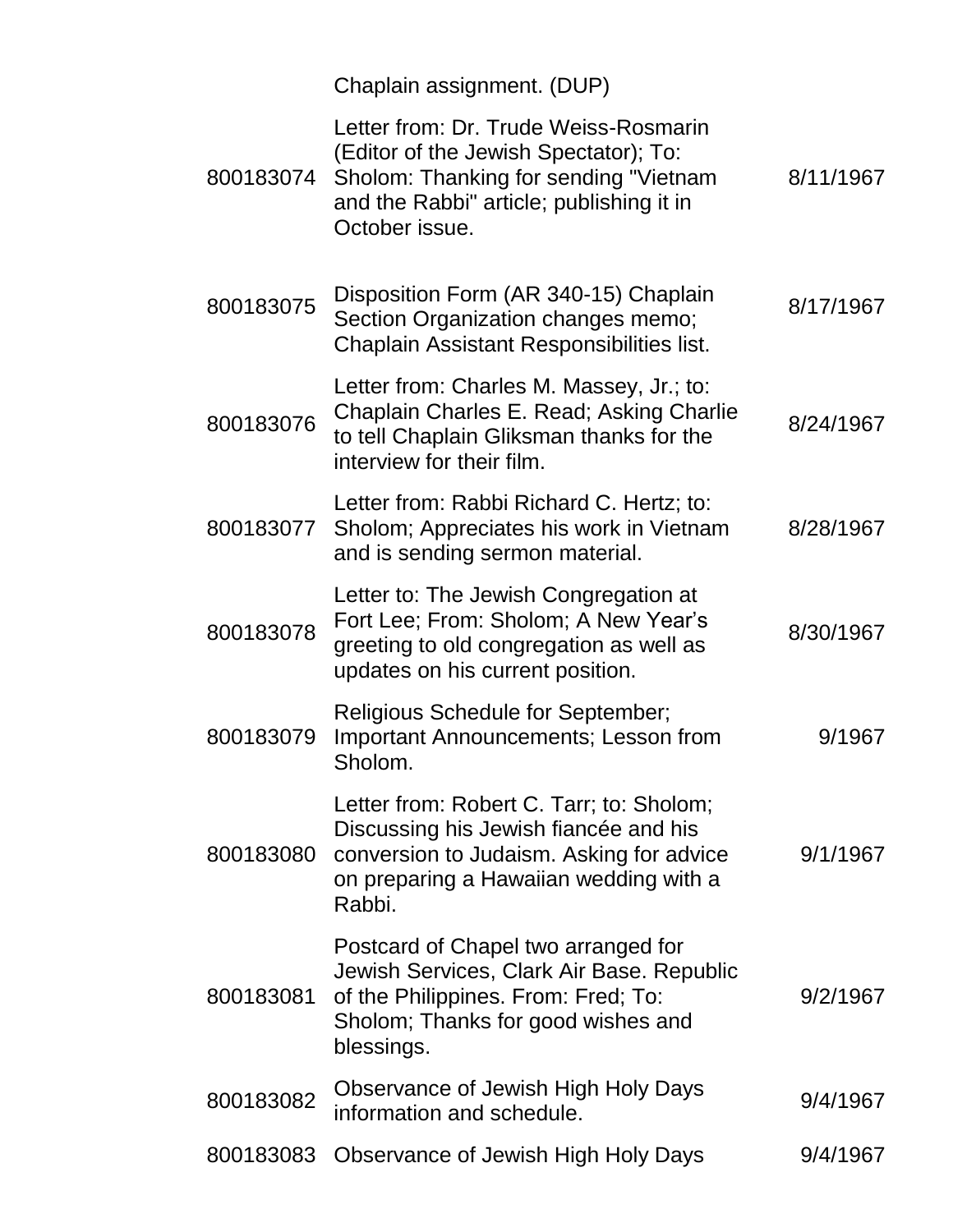|           | information and schedule. (DUP)                                                                                                                                                                                                                                   |           |
|-----------|-------------------------------------------------------------------------------------------------------------------------------------------------------------------------------------------------------------------------------------------------------------------|-----------|
| 800183084 | Letter to: Rabbi Hertz; from: Sholom;<br>Thanking for the sermon material that he<br>is sending to Sholom.                                                                                                                                                        | 9/6/1967  |
| 800183085 | Observance of Jewish High Holy Days;<br>To: Staff Chaplains of II Corps Tactical<br>Zone. Rosh Hashonan beings at sundown<br>10/4/1967, Yom Kippur 10/13/1967.                                                                                                    | 9/7/1967  |
| 800183086 | Observance of Jewish High Holy Days;<br>To: Staff Chaplains of II Corps Tactical<br>Zone. Rosh Hashonan beings at sundown<br>10/4/1967, Yom Kippur 10/13/1967.<br>(DUP)                                                                                           | 9/7/1967  |
| 800183087 | Nhatrang Officers Open Mess: APO U.S.<br>Forces 96 240 Nha Trang, Vietnam Active<br>Membership card.                                                                                                                                                              | 9/10/1967 |
| 800183088 | National Jewish Welfare Board: "I Met<br>Your Sons in Vietnam" by Rabbi Selwyn<br>D. Ruslander.                                                                                                                                                                   | 9/15/1967 |
| 800183089 | Letter from: Rev. Spencer T. Sutherland;<br>to: Rabbi A. Lev; Discusses his learning<br>of Hebrew and friendships with each<br>Chaplain that has been sent to Nhatrang,<br>Vietnam: Harry Z. Schreiner, David Lapp,<br>and now Sholom Gliksman.                   | 9/26/1967 |
|           | <b>Military Documents &amp; Correspondence</b><br>2, 1967-1968                                                                                                                                                                                                    | 1967-1968 |
| 800183090 | Jewish Spectator magazine. Article in<br>"The Open Forum" titled "Rabbi in<br>Vietnam" by Sholom I. Gliksman.                                                                                                                                                     | 10/1967   |
| 800183091 | Letter from: Rabbi Maurice Lamm; to:<br>Sholom; Asking Sholom to seek out a<br>soldier whose family is in his<br>congregation. The soldier has been<br>wounded twice and he is hoping Sholom<br>can convince him to join the Chaplaincy<br>for his future safety. | 10/3/1967 |

**1 2**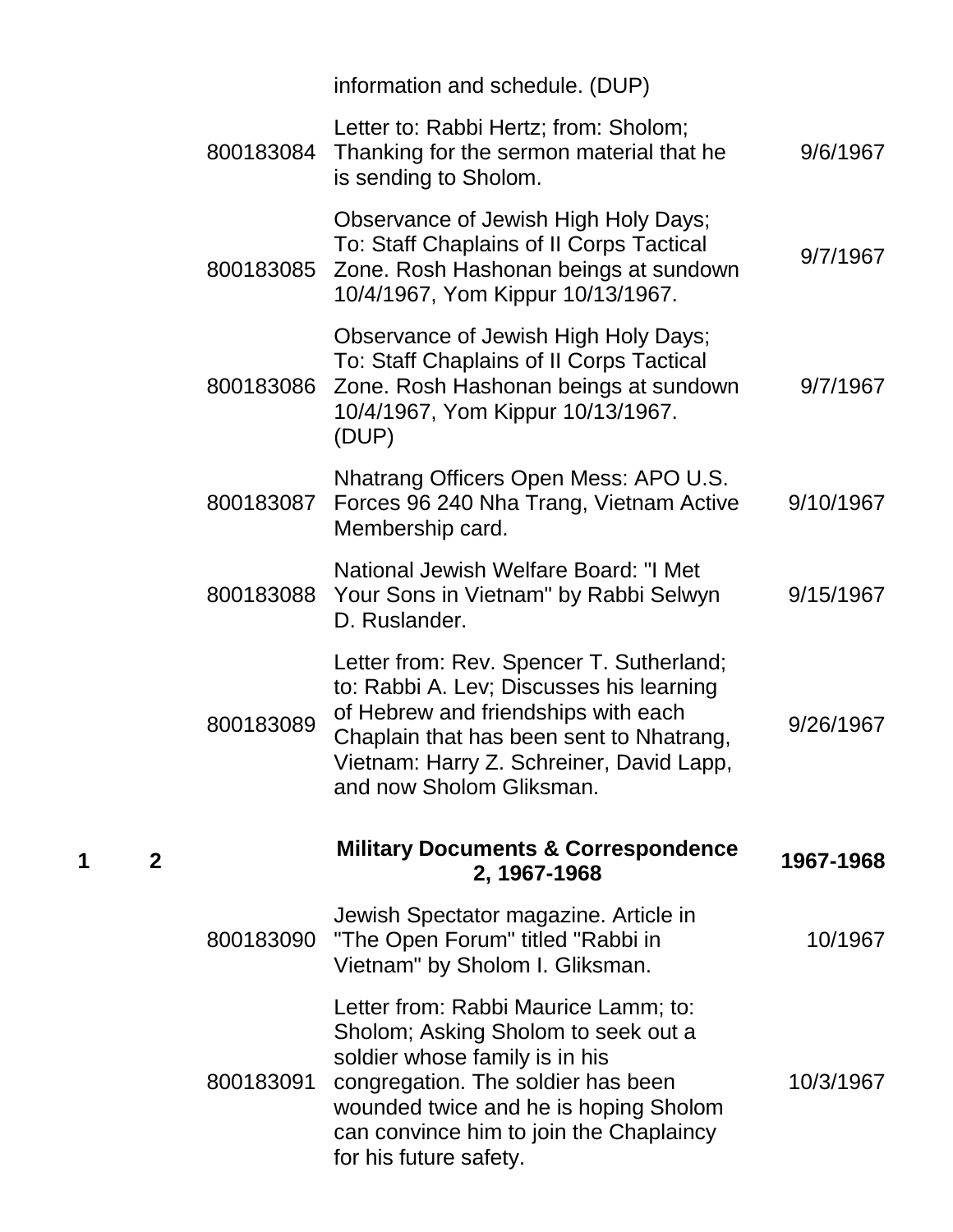| 800183092 | Letter from: Selwyn D. Ruslander; to:<br>Sholom; Letting Sholom know he is<br>petitioning for more assistance to him in<br>Vietnam. Presenting his case to the<br>National Jewish Welfare Board.                                                                                                                                                                                                                   | 10/10/1967 |
|-----------|--------------------------------------------------------------------------------------------------------------------------------------------------------------------------------------------------------------------------------------------------------------------------------------------------------------------------------------------------------------------------------------------------------------------|------------|
| 800183093 | Letter from: Rabbi Aryeh Lev; to: Rev.<br>Spencer T. Sutherland; Thanking him for<br>his letter and friendship with the<br>Chaplains; assumes they were just as<br>appreciative of him as he was of them.                                                                                                                                                                                                          | 10/12/1967 |
| 800183094 | Letter from: Chaplain Ronald H. Goff; to:<br>Sholom; Sharing advice on marriage with<br>newly converted Jews, does not support<br>ceremonies between a Jewish person and<br>a Gentile. Includes a pamphlet: "Getting<br>Married? Facts about a License."                                                                                                                                                           | 10/17/1967 |
| 800183095 | Letter to: Chaplain Ronald H. Goff; from:<br>Sholom; Thanking for his answers and<br>advice, relaying it to the soldier with<br>whom he has been corresponding.<br>Discusses his feelings on "Goy"; envious<br>of being stationed in Hawaii, his visits are<br>to division and brigade camps where the<br>soldiers are being shot at and killed; also<br>flying over enemy controlled territory is<br>frightening. | 10/26/1967 |
| 800183096 | Newspaper clipping: "The Publisher<br>Speaks" by Esther Klein. Commentary on<br>a returning Jewish soldier from Vietnam<br>and the hardships the remaining soldiers<br>have; lack of supplies.                                                                                                                                                                                                                     | 10/27/1967 |
| 800183097 | Letter from: Joshia Lome; to: Sholom;<br>Thanking for his inspirational letter,<br>publish it for all to read. The Jewish War<br>Veterans are backing American<br>Servicemen in Vietnam. Enclosing the<br>latest copy of Post Scripts: Skokie Post<br>and Aux. No. 328: Volume 7, Number 18;<br>Sholom's letter on the front page.                                                                                 | 11/11/1967 |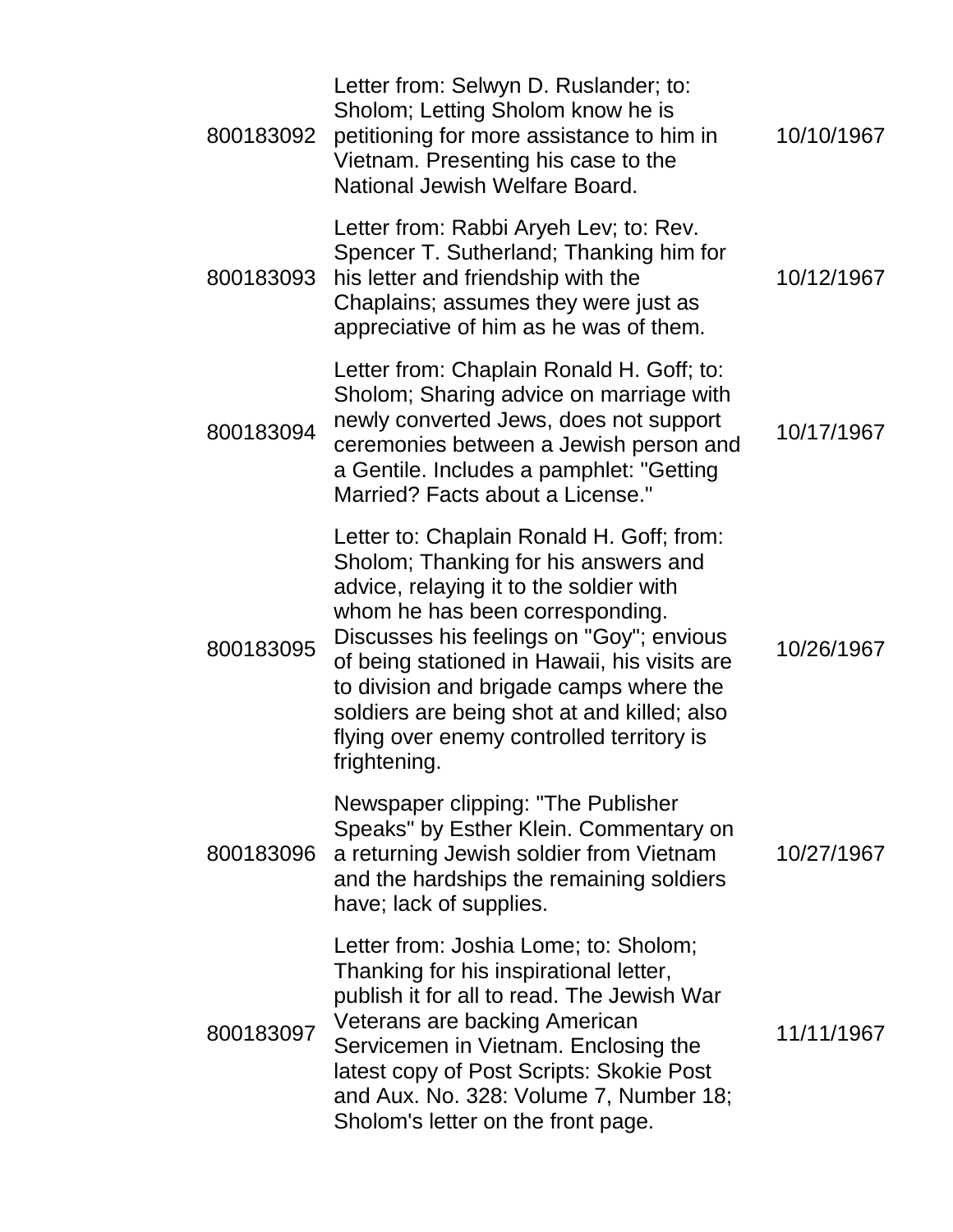| 800183098 | Letter from: Gerry J. Rosenberg; to:<br>Sholom; Discussing working on Passover<br>orders, frozen dinners, and vacation;<br>frustrated with Chaplain Goldie and the<br>whole process.                                                                                        | 11/14/1967 |
|-----------|-----------------------------------------------------------------------------------------------------------------------------------------------------------------------------------------------------------------------------------------------------------------------------|------------|
| 800183099 | "Go and Proclaim the Kingdom of God"<br>program from Headquarters I Field Force<br>Vietnam APO San Francisco, Chapel<br>Dedication. Sermon by Ch. (CPT) Sholom<br>I. Gliksman.                                                                                              | 11/19/1967 |
| 800183100 | Transparent of inside page of Chapel<br>Dedication program.                                                                                                                                                                                                                 | 11/19/1967 |
| 800183101 | Thanksgiving Day: Vietnam 1967<br>ceremony program; prayer, commander's<br>message, and dinner menu.                                                                                                                                                                        | 11/23/1967 |
| 800183102 | Letter to: Commander Joshia Lome; from:<br>Sholom; Sending thanks and flattered that<br>his letter was featured in the newsletter.<br>Appreciates J.W.V.'s concerns.                                                                                                        | 11/28/1967 |
| 800183103 | The Typhoon: A Publication of I Field<br>Forces Vietnam, Volume 1, Number 12.<br>With note on cover: "Fondest wishes for<br>continuous good health, happiness, and a<br>lasting friendship. - Ronald (Santa Claus)<br>Neeter."                                              | 12/1967    |
| 800183104 | Letter from: Selwyn D. Ruslander; to:<br>Sholom; Hoping Sholom doesn't mind that<br>he shared his letter with the Plenum of the<br>Commission on Jewish Chaplaincy.<br>Recovering from surgery.                                                                             | 12/14/1967 |
| 800183105 | Letter to: Eiga; from: Sholom; Returning<br>from the field, left Dak To a few hours<br>before it was shelled. Discussing foxhole<br>religion and difficulties of soldiers who<br>came from college because they have the<br>intellect to understand what they are<br>doing. | 12/15/1967 |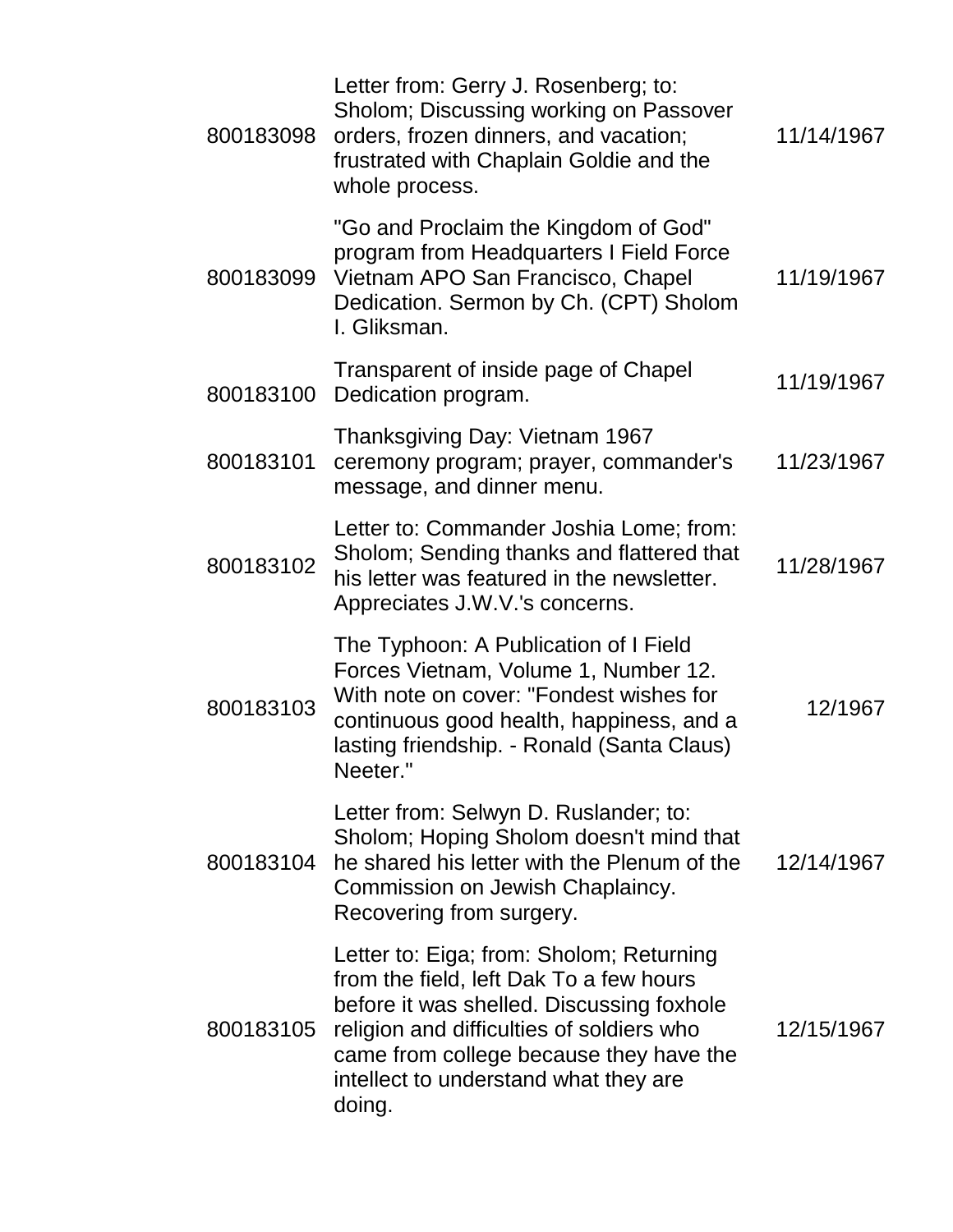| 800183106 | Letter from: John Dimmick; to: Sholom;<br>Letting him know that he found Sholom's<br>briefcase and where it is now located.<br>Includes a drawing of a small map of the<br>area.                | 12/20/1967 |
|-----------|-------------------------------------------------------------------------------------------------------------------------------------------------------------------------------------------------|------------|
| 800183107 | Letter from: Vincent T. Reynolds; to:<br>Sholom; Inviting Sholom to lead daily<br>devotions over AFRS which reaches all<br>Armed Forces in South Vietnam. Outlines<br>the process and schedule. | 1/4/1968   |
| 800183108 | <b>Permissive Travel Orders for Out-of-</b><br>Country R&R: Departing 2/1/1968 for<br>Bangkok and returning to Vietnam on<br>2/6/1968; general instructions.                                    | 1/4/1968   |
| 800183109 | <b>Permissive Travel Orders for Out-of-</b><br>Country R&R: Departing 2/1/1968 for<br>Bangkok and returning to Vietnam on<br>2/6/1968; general instructions. (DUP)                              | 1/4/1968   |
| 800183110 | 54th General Support Group:<br><b>Consolidated Chaplain's Fund Council.</b><br>Sholom: HQ IFFORCEV (Mbr).                                                                                       | 1/19/1968  |
| 800183111 | 54th General Support Group:<br><b>Consolidated Chaplain's Fund Council.</b><br>Sholom: HQ IFFORCEV (Mbr). (DUP)                                                                                 | 1/19/1968  |
| 800183112 | National Jewish Welfare Board: "For Your<br>Passover Edition" from the Jewish<br><b>Chaplains in Vietnam</b>                                                                                    | 2/27/1968  |
| 800183113 | Newsletter of the Western Region -<br>National Jewish Welfare Board.                                                                                                                            | 3/1968     |
| 800183114 | II CTZ Major Road Net & Airfield Map.<br><b>Compiled by FFORCEV Engineer</b><br>Section.                                                                                                        | 3/5/1968   |
| 800183115 | Observance of Jewish Holy Days -<br>Passover 1968, Staff Chaplain. Problems,<br>facts, discussion, and conclusions.                                                                             | 3/6/1968   |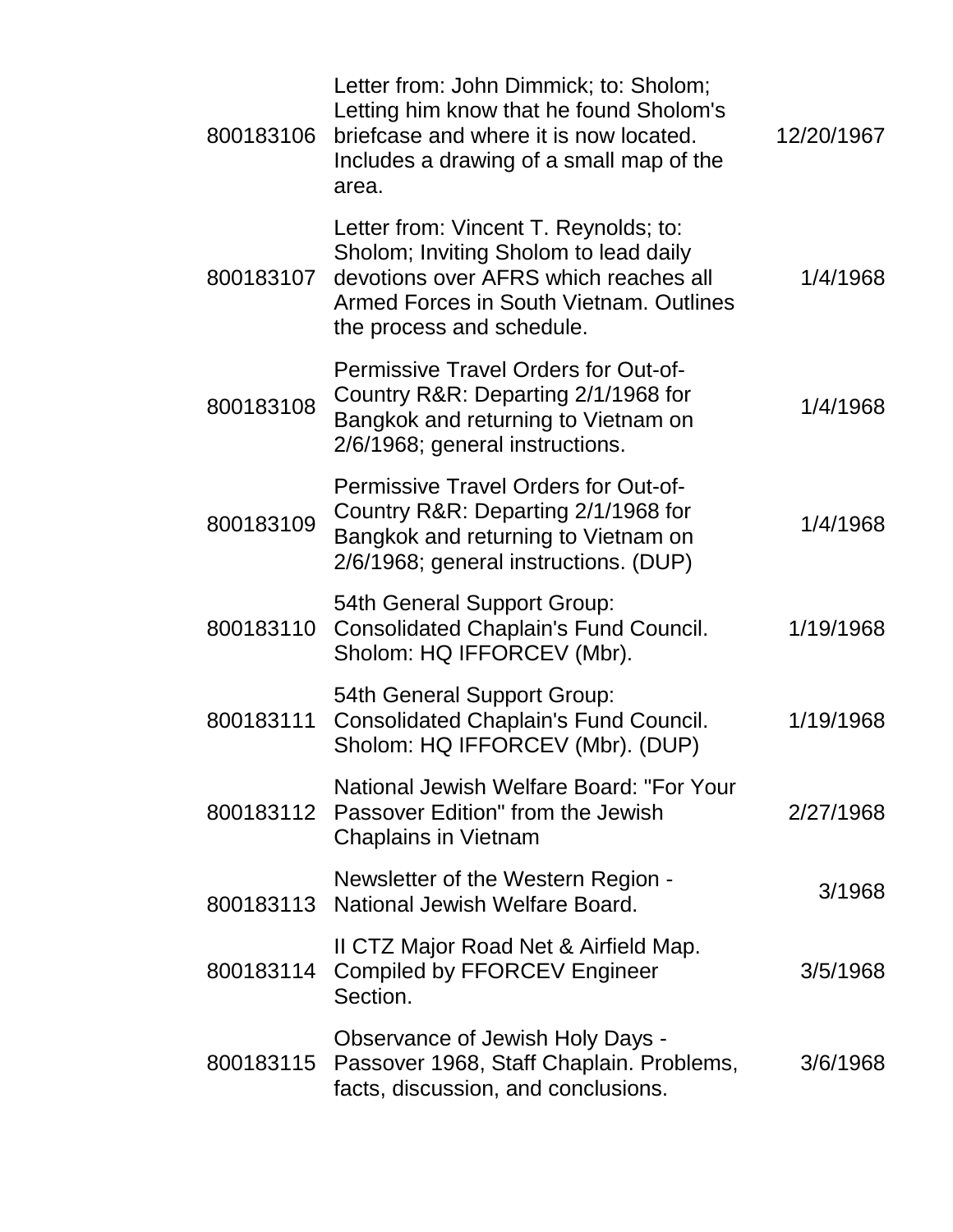| 800183116 | Request from James P. Gaston that<br>Jewish personnel be given opportunity to<br>atten Passover Seders conducted by<br>Chaplain Sholom I. Gliksman at<br>compound in Nha Trang.                                                     | 3/10/1968 |
|-----------|-------------------------------------------------------------------------------------------------------------------------------------------------------------------------------------------------------------------------------------|-----------|
| 800183117 | Request from James P. Gaston that<br>Jewish personnel be given opportunity to<br>atten Passover Seders conducted by<br>Chaplain Sholom I. Gliksman at<br>compound in Nha Trang. (DUP)                                               | 3/10/1968 |
| 800183118 | <b>All Faiths Chapel Dedication Service:</b><br>Dong Ba Thin, East, RVN (program).<br>Scripture reading by Sholom.                                                                                                                  | 3/10/1968 |
| 800183119 | <b>All Faiths Chapel Dedication Service:</b><br>Dong Ba Thin, East, RVN (program).<br>Scripture reading by Sholom. (DUP)                                                                                                            | 3/10/1968 |
| 800183120 | James S. Lee & Co.: Woollen Merchants<br>& Custom Tailors (Sholom's order form).                                                                                                                                                    | 3/25/1968 |
| 800183121 | US Army Chaplain School: Completion of<br>Subcourse: 335 - Southeast Asia, final<br>rating: Excellent.                                                                                                                              | 4/4/1968  |
| 800183122 | US Army Chaplain School: Completion of<br>Subcourse: 335 - Southeast Asia, final<br>rating: Excellent. (DUP)                                                                                                                        | 4/4/1968  |
| 800183123 | <b>Permissive Travel Orders for Out-of-</b><br>Country R&R. Travel on 5/4/1968 to<br>Bangkok and return to Vietnam on<br>5/9/1968; General Instructions.                                                                            | 4/22/1968 |
| 800183124 | <b>Permissive Travel Orders for Out-of-</b><br>Country R&R. Travel on 5/4/1968 to<br>Bangkok and return to Vietnam on<br>5/9/1968; General Instructions. (DUP)                                                                      | 4/22/1968 |
| 800183125 | Letter from: Dennis V. Mezzanotte; to:<br>Sholom; Outlines his studies in Judaism<br>during the past two years and hopes for<br>assistance in learning Hebrew from<br>Sholom. Marrying a Jewish girl upon<br>completion of lessons. | 4/26/1968 |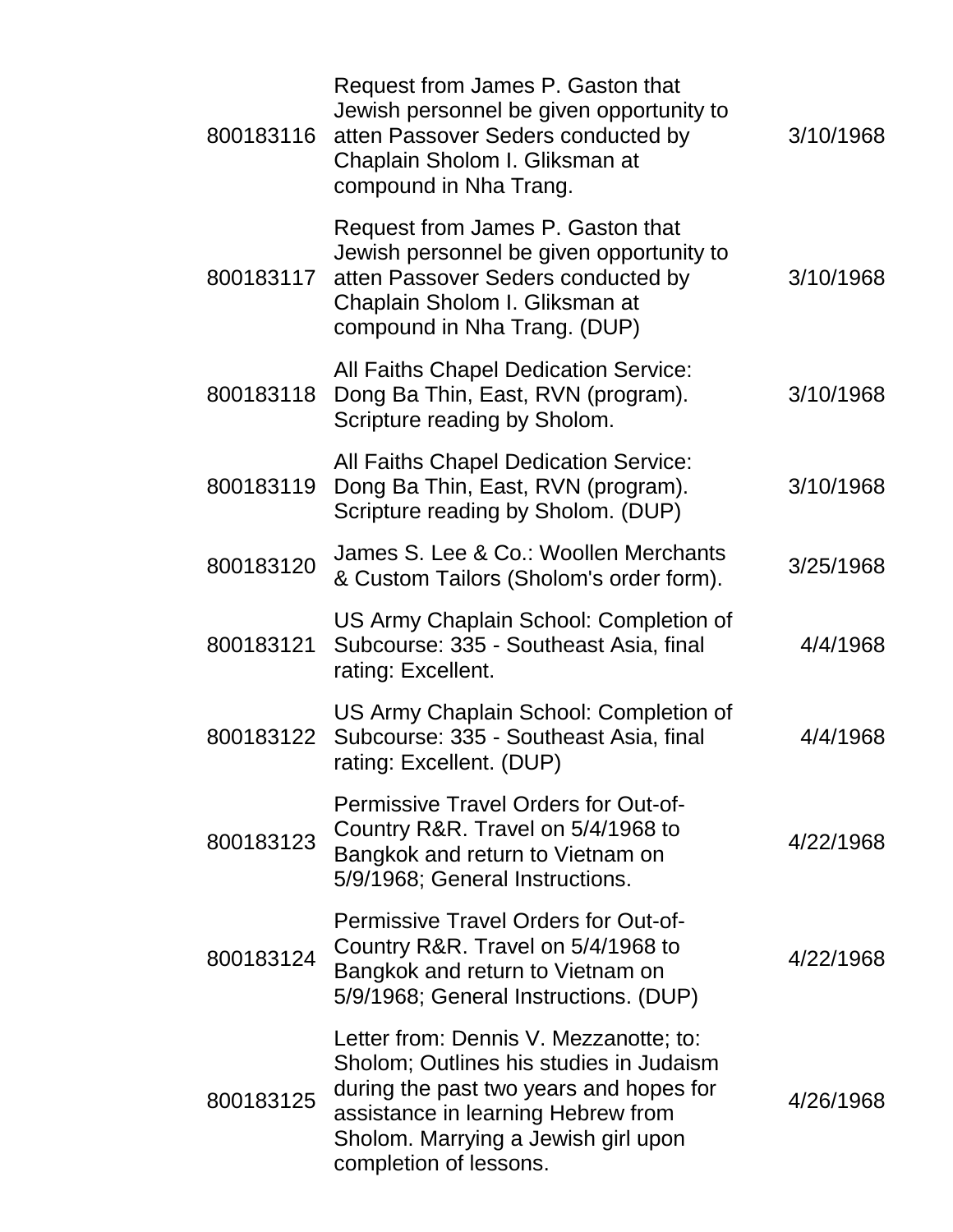| 800183126 | Letter from: Arlene Goldberg; to: Sholom;<br>Telling Sholom about a letter she received<br>from a soldier who was frustrated with the<br>small amount of Jewish Rabbis available<br>compared to Christian Chaplains. Talked<br>with Rabbi Shacknai and he would love to<br>have Sholom visit their congregation<br>when he returns to the area. | 5/3/1968  |
|-----------|-------------------------------------------------------------------------------------------------------------------------------------------------------------------------------------------------------------------------------------------------------------------------------------------------------------------------------------------------|-----------|
| 800183127 | Letter to: Arlene Goldberg; from: Sholom;<br>Discussing his visit to Wayne and<br>complications of obtaining circuitous<br>travel. Gives education and seminary<br>background and his plans for after tour.                                                                                                                                     | 5/14/1968 |
| 800183128 | In Country Travel Authority No. 21;<br>authorized to travel within limits of RVN<br>from 5/19 - 7/17: Mrs. Anna Robinson:<br>Chaplain Activities.                                                                                                                                                                                               | 5/18/1968 |
| 800183129 | In Country Travel Authority No. 21;<br>authorized to travel within limits of RVN<br>from 5/19 - 7/17: Mrs. Anna Robinson:<br>Chaplain Activities. (DUP)                                                                                                                                                                                         | 5/18/1968 |
| 800183130 | 510th Replacement Company: Returnee<br>Processing: Officers, Warrant Officers,<br>E7's, E8's, and E9's. Instructions and<br>processes.                                                                                                                                                                                                          | 5/22/1968 |
| 800183131 | US Army Chaplain School: Completion of<br>Subcourse: 421 - Southwest Asia (Exam<br>only), final rating: Superior.                                                                                                                                                                                                                               | 5/28/1968 |
| 800183132 | Letter from: Francis L. Sampson<br>(Chaplain, Major General); to: Sholom;<br>Thanking for kind letter and sorry to hear<br>he is leaving the Army, understands his<br>desire to return to studies at Loyola<br>University in Chicago.                                                                                                           | 6/3/1968  |
| 800183133 | Special Orders Number 158: Travel by<br>Military Aircraft Authorization.                                                                                                                                                                                                                                                                        | 6/6/1968  |
| 800183134 | Special Orders Number 158: Travel by<br>Military Aircraft Authorization. (DUP)                                                                                                                                                                                                                                                                  | 6/6/1968  |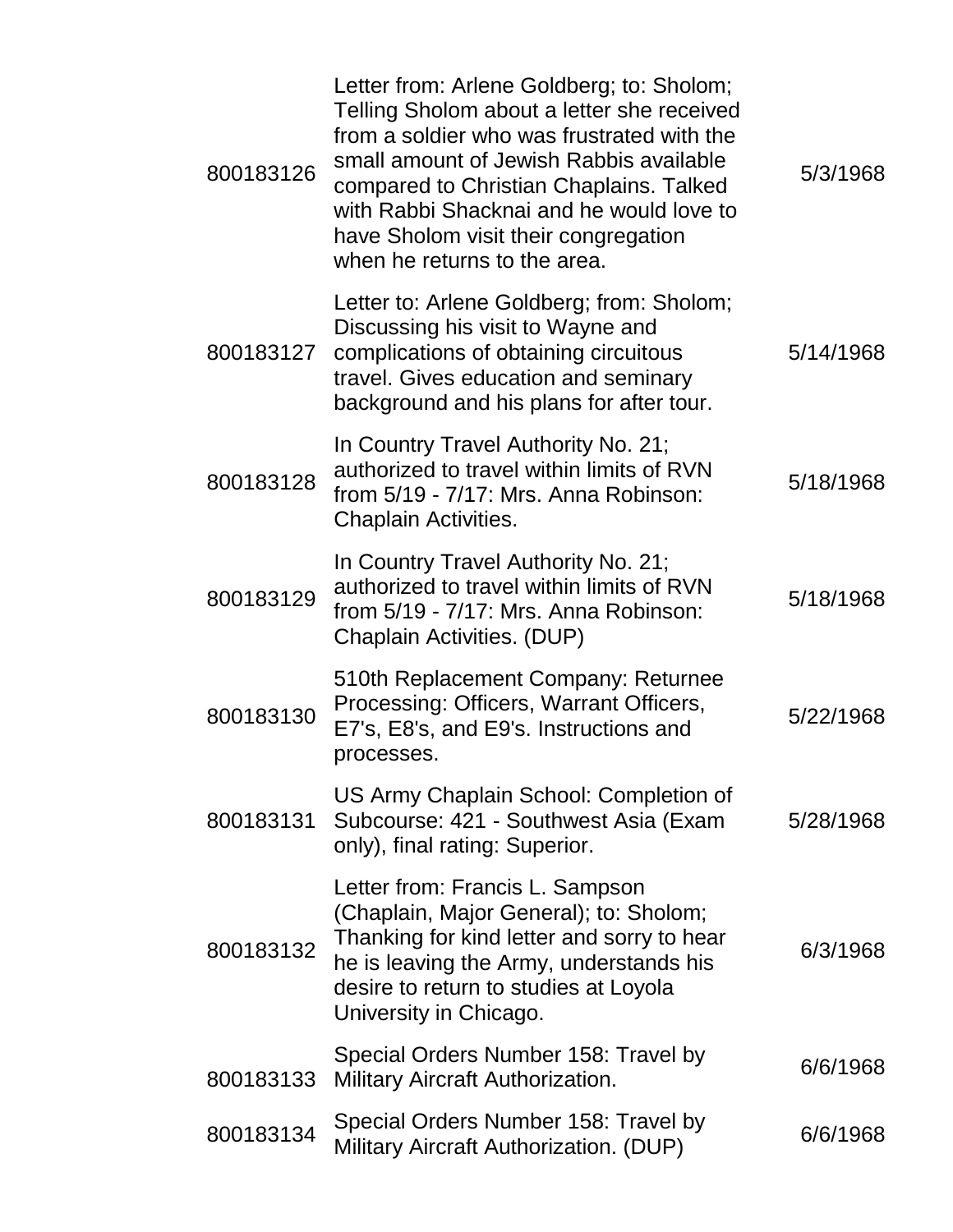| 800183135 | <b>Voluntary Active Duty for USAR</b><br><b>Personnel to Augment Active Army</b><br>Support to the Army Reserve memo.                                         | 6/11/1968 |
|-----------|---------------------------------------------------------------------------------------------------------------------------------------------------------------|-----------|
| 800183136 | General Orders Number 515: Award of<br>the Bronze Star Medal. Theater: Republic<br>of Vietnam.                                                                | 6/13/1968 |
| 800183137 | General Orders Number 515: Award of<br>the Bronze Star Medal. Theater: Republic<br>of Vietnam. (DUP)                                                          | 6/13/1968 |
| 800183138 | The United States of America: Bronze<br>Star Medal certificate.                                                                                               | 6/13/1968 |
| 800183139 | Memorial Service 223d Aviation Battalion:<br>Chapel of Peace, Qui Nhon, Viet Nam<br>(program). Scripture by Sholom.                                           | 6/19/1968 |
| 800183140 | Port Call Instructions: Departing from<br>Cam Ranh Bay for McChord AFB,<br>Washington aboard CONUS flight #G2C4.                                              | 6/27/1968 |
| 800183141 | Port Call Instructions: Departing from<br>Cam Ranh Bay for McChord AFB,<br>Washington aboard CONUS flight #G2C4.<br>(DUP)                                     | 6/27/1968 |
| 800183142 | US Government Bill of Lading:<br>Memorandum Copy. Transportation<br>Company: Asiatic Forwarders Inc.                                                          | 6/27/1968 |
| 800183143 | US Government Bill of Lading:<br>Memorandum Copy. Transportation<br>Company: Asiatic Forwarders Inc. (DUP)                                                    | 6/27/1968 |
| 800183144 | Application for Shipment of Household<br>Goods form. Agent Designated to receive<br>the property at destination: Mrs. Anna<br>Robinson.                       | 6/27/1968 |
| 800183145 | Household Goods Descriptive Inventory:<br>2 Speakers System, receiver, tape<br>recorder, reverberator, Chaplain's kit,<br>clothes, trans. Radio, foot locker. | 6/27/1968 |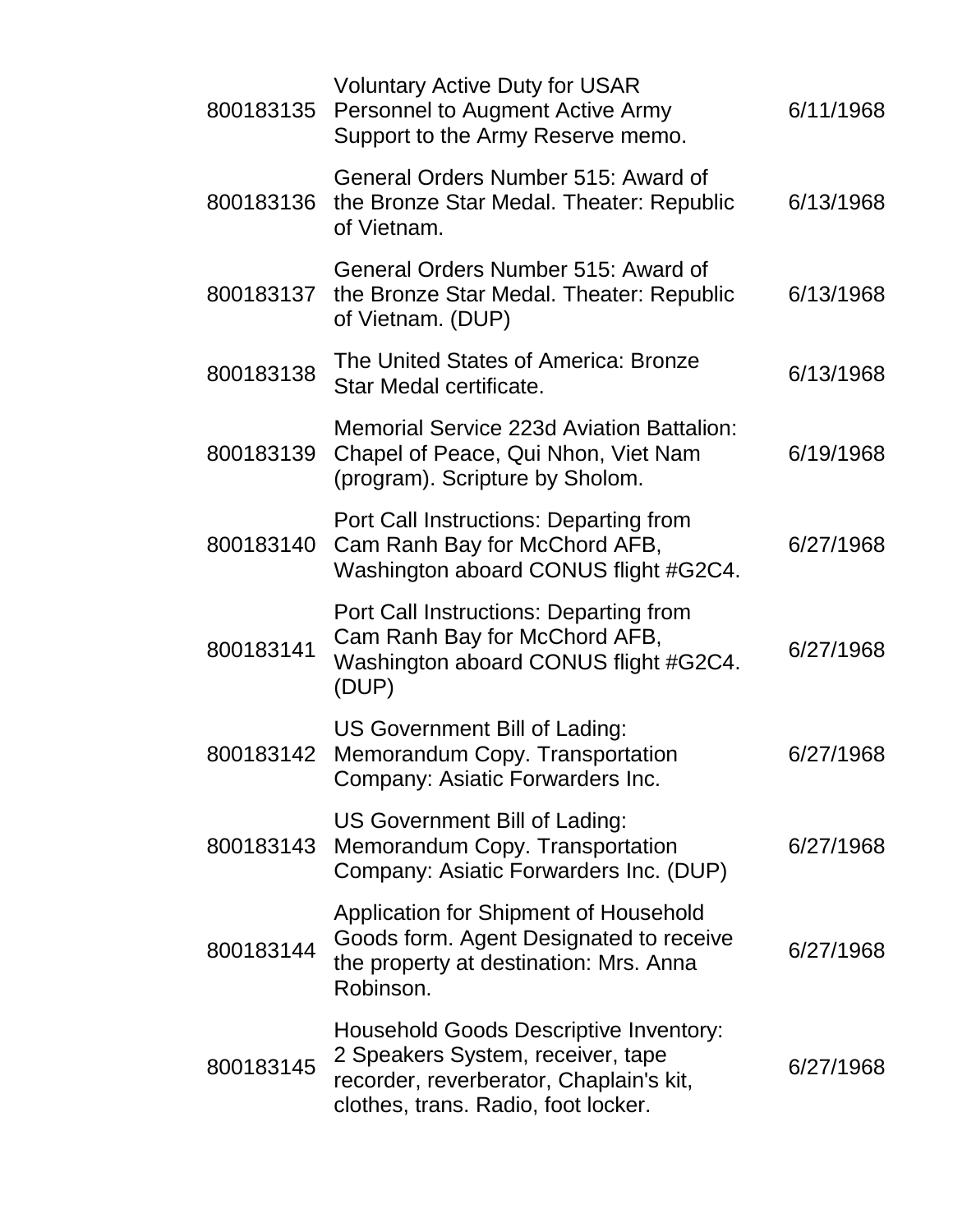| 800183146 | Owner's U.S. Customs Declaration and<br>Entry and Inspecting Officer's Certificate.<br>U.S. Address: 2600 W. Fitch St., Chicago,<br>IL                                                                                                                                  | 6/27/1968 |
|-----------|-------------------------------------------------------------------------------------------------------------------------------------------------------------------------------------------------------------------------------------------------------------------------|-----------|
| 800183147 | Invitation from: Major General William R.<br>Peers; to: Sholom; Cocktail Buffet at CG's<br>Villa.                                                                                                                                                                       | 6/29/1968 |
| 800183148 | Malaria Debriefing: "I have been taking<br>chloroquine-primaquine antimalarial<br>tablets weekly (Salmon or orange colored<br>tablets) and I will take one tablet a week<br>for 8 weeks following departure from<br>Vietnam. I have received the necessary<br>tablets." | 7/4/1968  |
| 800183149 | Certificate of Inspection of Accompanied<br>Baggage.                                                                                                                                                                                                                    | 7/5/1968  |
| 800183150 | Asiatic Forwarders, Inc. Acknowledgment<br>of Receipt for Unaccompanied Military<br>Baggage.                                                                                                                                                                            | 7/5/1968  |
| 800183151 | Asiatic Forwarders, Inc. Acknowledgment<br>of Receipt for Unaccompanied Military<br>Baggage. (DUP)                                                                                                                                                                      | 7/5/1968  |
| 800183152 | Airline Passenger Ticket, Baggage Check<br>and MAC Boarding Pass: Mission<br>Number G2C4; attached: Important<br>notice, MATS Transportation<br><b>Authorization; Northwest Orient Airlines</b><br>form.                                                                | 7/7/1968  |
| 800183153 | Travel Voucher or Sub voucher form and<br><i>itinerary.</i>                                                                                                                                                                                                             | 7/7/1968  |
| 800183154 | Special Orders Number 189: 33 Days<br>Lump-sum Payment.                                                                                                                                                                                                                 | 7/7/1968  |
| 800183155 | Special Orders Number 189: 33 Days<br>Lump-sum Payment. (DUP)                                                                                                                                                                                                           | 7/7/1968  |
| 800183156 | Special Orders Number 190: WP Date:<br>7/7, EDCSA (REFRAD): 7/9 to 7/8 & 7/10.                                                                                                                                                                                          | 7/8/1968  |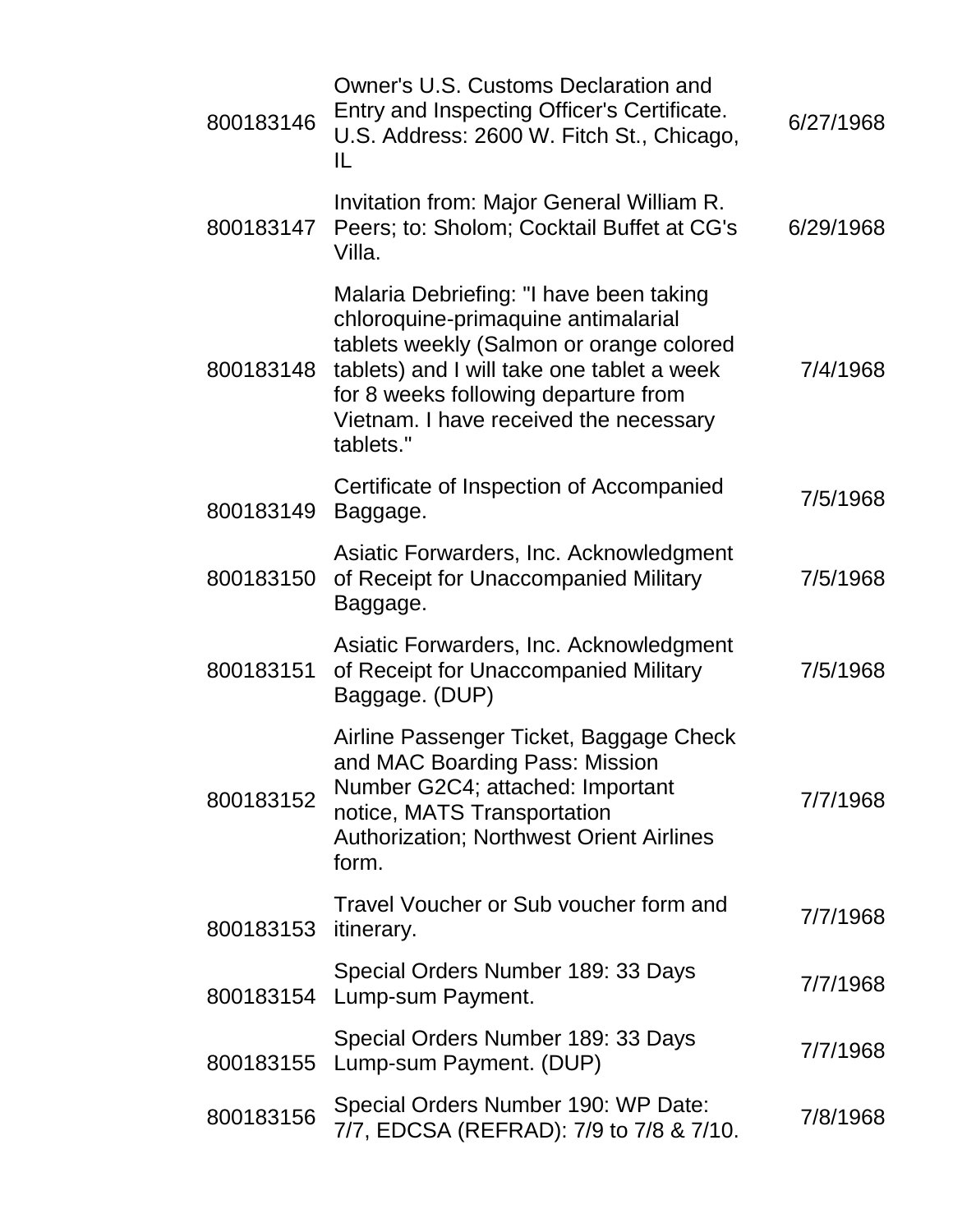| 800183157 | Special Orders Number 190: WP Date:<br>7/7, EDCSA (REFRAD): 7/9 to 7/8 & 7/10.<br>(DUP)                                                                                                                                                                                                     | 7/8/1968  |
|-----------|---------------------------------------------------------------------------------------------------------------------------------------------------------------------------------------------------------------------------------------------------------------------------------------------|-----------|
| 800183158 | Wage and Tax statement; DA Form 2139;<br>and Final Pay Information: Members<br>released from active duty (forms).                                                                                                                                                                           | 7/10/1968 |
| 800183159 | Letter of congratulations and thanks from<br>the Veterans Administration. Discussing<br>change in laws for continued school and<br>VA benefits.                                                                                                                                             | 7/24/1968 |
| 800183160 | Office of the Adjutant General: Promotion<br>as a Reserve Commissioned Officer of<br>the Army letter.                                                                                                                                                                                       | 7/25/1968 |
| 800183161 | Letter from: Michael; to: Sholom; Hoping<br>everything with civilian life is going great<br>for Sholom. Michael is hoping to get a<br>leave soon. General news of people still<br>in the Army.                                                                                              | 7/30/1968 |
| 800183162 | Certification of Servicemen's Group Life<br>Insurance                                                                                                                                                                                                                                       | 7/31/1968 |
| 800183163 | Letter from: Dr. Morris A. Gutstein; to:<br>Sholom; Informing Sholom of the<br>schedule for the High Holy Days; asking<br>for a photograph and biographical sketch<br>for the bulletin.                                                                                                     | 8/21/1968 |
| 800183164 | Letter from: Mark; to: Sholom; Discusses<br>politics, Nixon running against Humphrey.<br>Congratulations on moving into new<br>apartment in Chicago. Updates on war<br>action, new Chaplain's assistants, and an<br>Aron Kodesh.                                                            | 8/30/1968 |
| 800183165 | Letter from: Ronald Neeter; to; Shel;<br>About a fourth of his tour now over.<br>Established a Jewish Lay Leadership at<br>Tuy Hoa. Commenting on the nomination<br>of Nixon, upset with passing over<br>McCarthy and Rockefeller; compares to<br>Adlai Stevenson. General news of friends. | 9/10/1968 |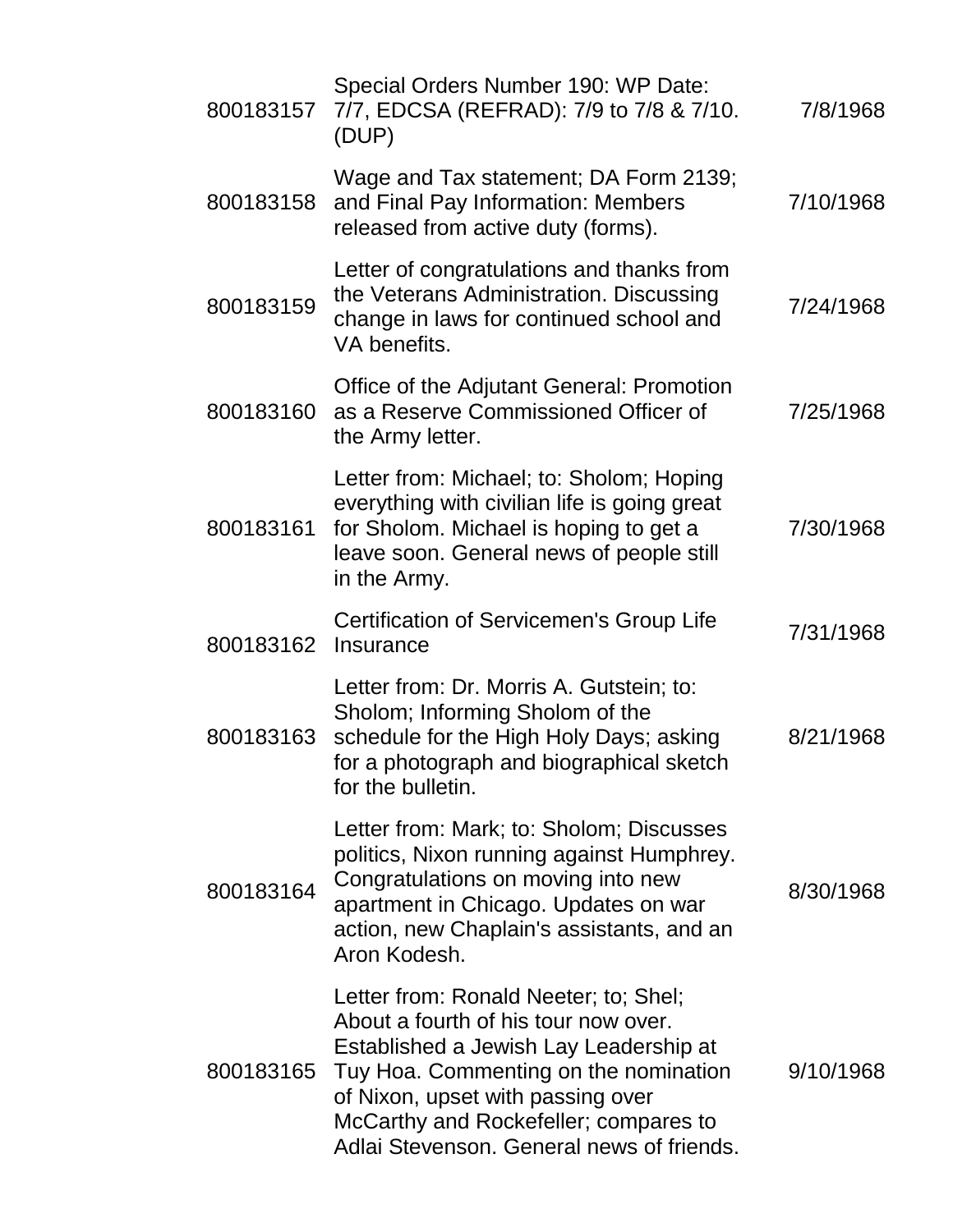| 800183166 | Letter from: Mark; to: Shel; Comments on<br>High Holy Days ceremonies, based was<br>hit by mortar shells one night. Discusses<br>the upcoming presidential election.<br>Wishes luck on his Loyola courses.                                                                                                                                                                             | 10/8/1968  |
|-----------|----------------------------------------------------------------------------------------------------------------------------------------------------------------------------------------------------------------------------------------------------------------------------------------------------------------------------------------------------------------------------------------|------------|
| 800183167 | Letter from: Dr. Morris A. Gutstein and Dr.<br>Elmer M. Imber; to: Sholom; Sending a<br>check for \$300.00 to cover services<br>rendered to Congregation Shaare Tikvah<br>on the High Holy Days.                                                                                                                                                                                       | 10/9/1968  |
| 800183168 | Memo from Richard A. Martre (Dean of<br>Loyola University) informing members of<br>the Clergy, Religious Orders,<br>Congregations, and to Seminarians about<br>tuition rate changes and reductions.                                                                                                                                                                                    | 11/1968    |
| 800183169 | Wedding reception invitation for Sherry<br>Joan and Lt. Donald E. Hatten at<br>Evanston.                                                                                                                                                                                                                                                                                               | 11/3/1968  |
| 800183170 | Letter from: Mark; to: Shel; Tells of his<br>harrowing experience on a plane in which<br>the engine's had gone out. Discussing<br>war movements, many being killed in the<br>Highlands and people in Phan Rang are<br>nervous; having mock alert to prepare.<br><b>Commenting on the United States'</b><br>political and strategic position in the war,<br>loss of Saigon, space race. | 11/19/1968 |
| 800183171 | The Jewish Voice of Two Corps program,<br>from the Staff Chaplain, IFFORCEV; First<br>issue. Includes: From the Rabbi's Desk,<br>Schedule of events and Jewish Book<br>Month.                                                                                                                                                                                                          | 12/1968    |
| 800183172 | Office of the Adjutant General: U.S. Army<br>Reserve Assignment. Relief from Annual<br>training and assigned to Reinforcements.                                                                                                                                                                                                                                                        | 12/13/1968 |
| 800183173 | Letter from: Michael; to: Sholom; Curfew<br>put in effect due to rumors of enemy<br>movements. General news of mutual<br>acquaintances and friends. Talks about a                                                                                                                                                                                                                      | 12/17/1968 |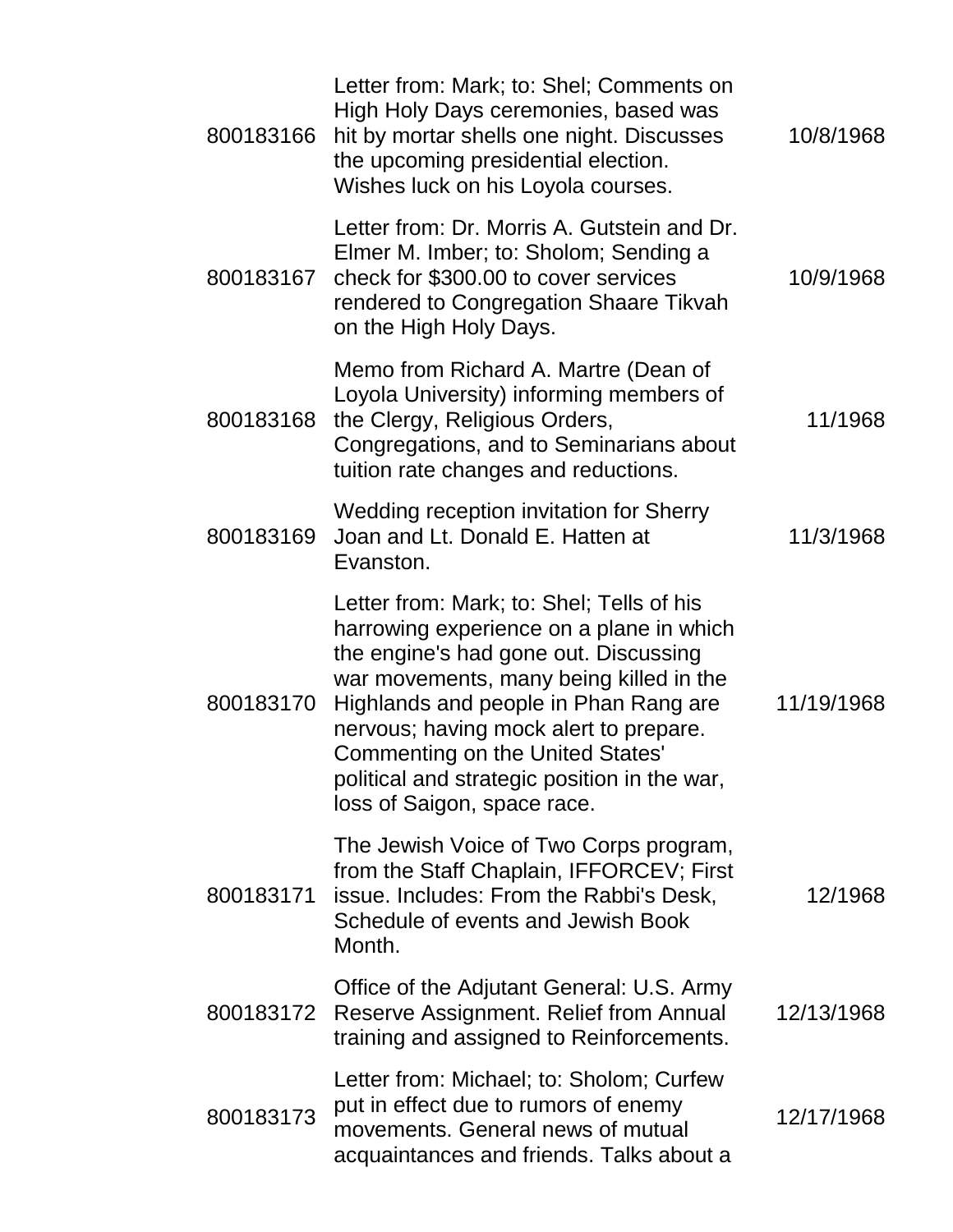| Chaplain, IFFORCEV).                                           | 800183174                                                                                                                                                                                                                                                                                                                                                                                                                                                                                                                                                                                                                                                                                                                                                                                                                                                                                                                                                                                   |                                               |
|----------------------------------------------------------------|---------------------------------------------------------------------------------------------------------------------------------------------------------------------------------------------------------------------------------------------------------------------------------------------------------------------------------------------------------------------------------------------------------------------------------------------------------------------------------------------------------------------------------------------------------------------------------------------------------------------------------------------------------------------------------------------------------------------------------------------------------------------------------------------------------------------------------------------------------------------------------------------------------------------------------------------------------------------------------------------|-----------------------------------------------|
| 3, 1969-1972, n.d.                                             |                                                                                                                                                                                                                                                                                                                                                                                                                                                                                                                                                                                                                                                                                                                                                                                                                                                                                                                                                                                             | $\mathbf{3}$                                  |
| Jewish Salt.                                                   |                                                                                                                                                                                                                                                                                                                                                                                                                                                                                                                                                                                                                                                                                                                                                                                                                                                                                                                                                                                             |                                               |
| Congregation).                                                 | 800183176                                                                                                                                                                                                                                                                                                                                                                                                                                                                                                                                                                                                                                                                                                                                                                                                                                                                                                                                                                                   |                                               |
| Volume 1, Number 3. Includes:<br>from Mark).                   | 800183177                                                                                                                                                                                                                                                                                                                                                                                                                                                                                                                                                                                                                                                                                                                                                                                                                                                                                                                                                                                   |                                               |
| Office of the Adjutant General:                                | 800183178                                                                                                                                                                                                                                                                                                                                                                                                                                                                                                                                                                                                                                                                                                                                                                                                                                                                                                                                                                                   |                                               |
| PhD when he returns as well.<br>Commenting on an issue of Time | 800183179                                                                                                                                                                                                                                                                                                                                                                                                                                                                                                                                                                                                                                                                                                                                                                                                                                                                                                                                                                                   |                                               |
|                                                                | guy he's known since the TET offensive.<br>The Jewish Voice of Two Corps program,<br>Chanukah, 1968 edition (Unofficial<br>publication of the Office of the Staff<br><b>Military Documents &amp; Correspondence</b><br>From the Chaplain's Desk: The Jewish<br>Lay Leader program. Includes: Jewish<br>Events, List of Jewish Lay Leaders, and<br>Letter from: Rabbi Albert H. Ellison; to:<br>Sholom; Thanking him for speaking to the<br>Minyan group (Ravenswood Budlong<br>The Jewish Voice of Two Corps program,<br>Dedication, Schedule, List of leaders,<br>'From the Chaplain's Desk', and Lessons<br>and prayers for the Sabbath. (Short note<br><b>ANACDUTRA Support Calendar Year</b><br>1969. From: Colonel B.E. Babcock<br>Letter from: Mark; to: Shel; Has returned<br>from a wonderful trip to Sydney, met with<br>many other Rabbi's there. Congratulating<br>Sholom's grades and hoping to finish his<br>magazine that discusses the differences<br>between Jew and Negro. | 800183175 Chaplain's Schedule and Calendar of |

**1 3**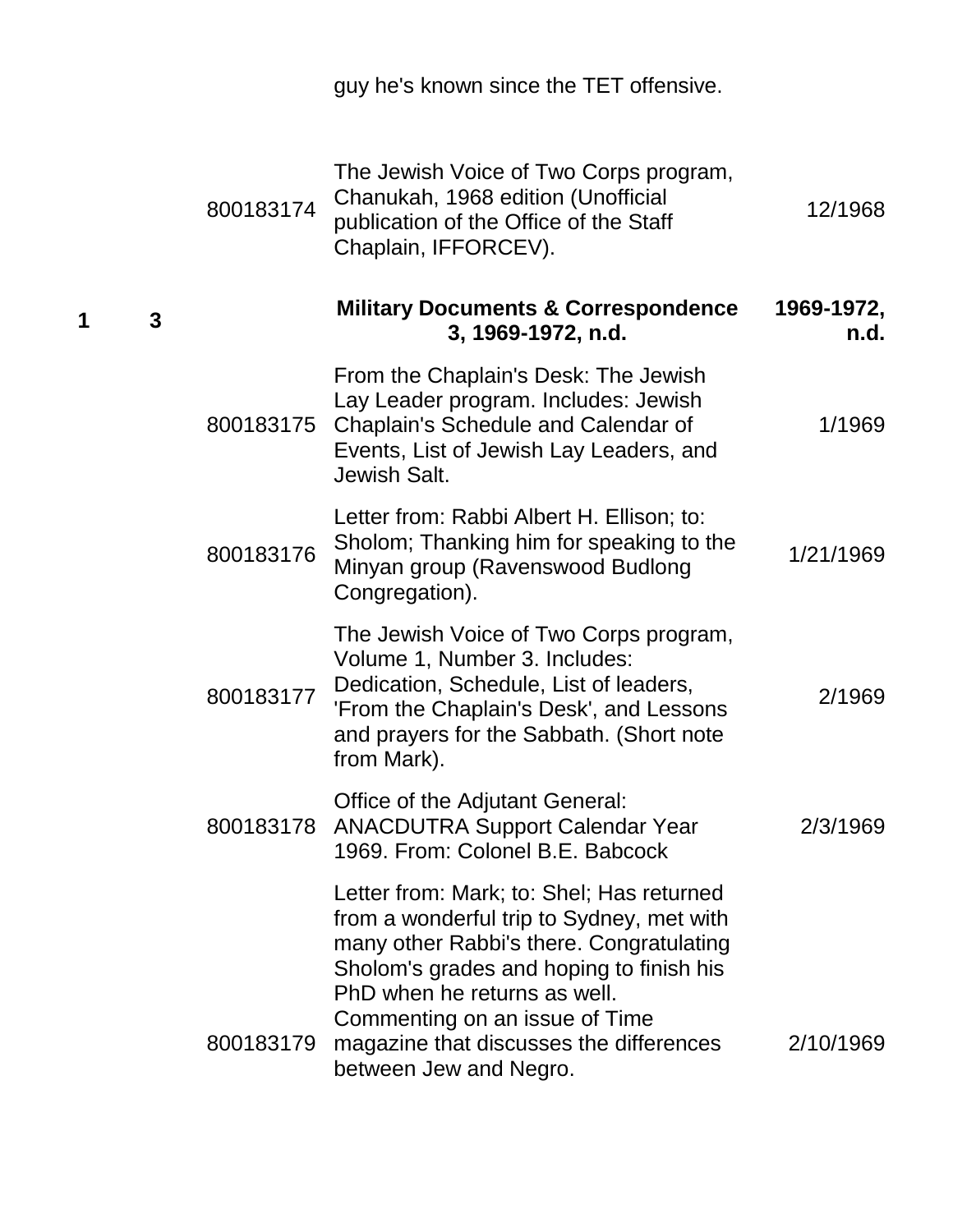| 800183180 | Letter from: Mark; to: Shel; War<br>movements: Nha Trang hit, calls it Post-<br>Tet fireworks; fighting in Central<br>Highlands, even air bases. Successful<br>Jewish Lay Leadership Training<br>Conference. Thinks that staying there<br>may be better than being in what Sholom<br>calls the "American war." Asks what<br><b>ANACDUTRA stands for and who Bonnie</b><br>Koloc is. | 3/3/1969  |
|-----------|-------------------------------------------------------------------------------------------------------------------------------------------------------------------------------------------------------------------------------------------------------------------------------------------------------------------------------------------------------------------------------------|-----------|
| 800183181 | Letter from: Rabbi Aryeh Lev; to: Chaplain<br>Harold B. Larson; Advising the Chaplain<br>of Fort Sheridan, Illinois on filling<br>chaplaincy coverage during Anacdutra<br>(Annual Active Duty for Training).                                                                                                                                                                        | 3/4/1968  |
|           | U.S. Army Chaplain School: Cancellation<br>800183182 of Enrollment letter.                                                                                                                                                                                                                                                                                                          | 3/6/1969  |
| 800183183 | Letter from: Chaplain Frank E. Deese; to:<br>Sholom; Thanking Sholom for<br>volunteering to serve 90 days active duty<br>this summer at Fort Leonard Wood,<br>Missouri. Mentions following standard<br>practice of keeping three copies of<br>everything.                                                                                                                           | 3/18/1969 |
|           | Acknowledgement of Understanding of<br>800183184 Active Duty Agreement form.                                                                                                                                                                                                                                                                                                        | 4/3/1969  |
| 800183185 | Acknowledgement of Understanding of<br>Active Duty Agreement form. (DUP)                                                                                                                                                                                                                                                                                                            | 4/3/1969  |
| 800183186 | Disposition Form DA Form 2496 [Blank]                                                                                                                                                                                                                                                                                                                                               | n.d.      |
| 800183187 | Disposition Form DA Form 2496 [Blank]<br>(DUP)                                                                                                                                                                                                                                                                                                                                      | n.d.      |
| 800183188 | Application for Active Duty for Training<br>form. With note of duty preference at Fort<br>Leonard Wood.                                                                                                                                                                                                                                                                             | 4/10/1969 |
| 800183189 | Letter from: I.H. W. Kaempfe (Military<br>Personnel Officer); to: Sholom; Informing<br>him to return the correct form (DA Form                                                                                                                                                                                                                                                      | 4/17/1969 |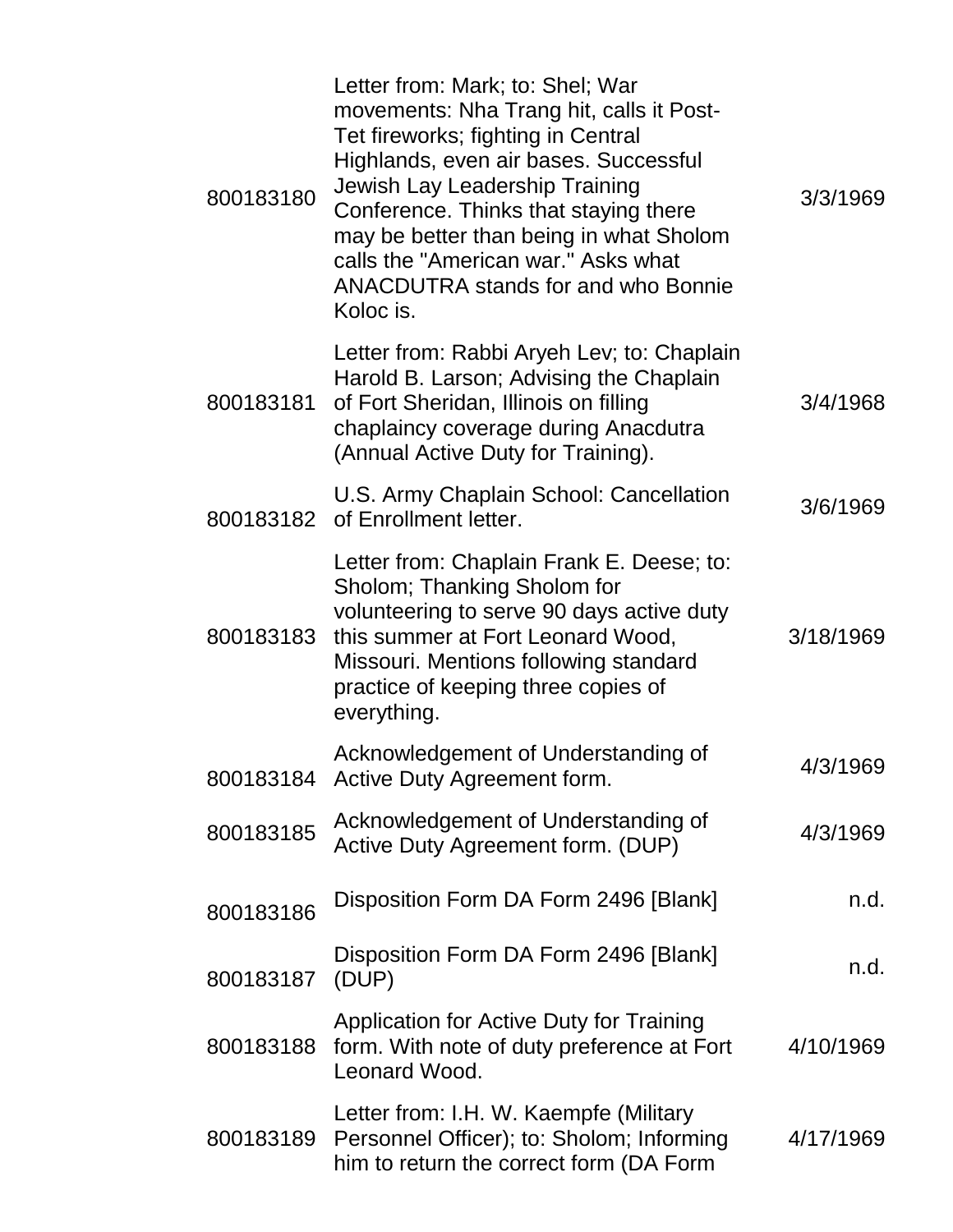2496) to apply for voluntary active duty.

| 800183190 | Letter from: I.H. W. Kaempfe (Military<br>Personnel Officer); to: Sholom; Informing<br>him to return the correct form (DA Form<br>2496) to apply for voluntary active duty.<br>(Translucent DUP)                                    | 4/17/1969 |
|-----------|-------------------------------------------------------------------------------------------------------------------------------------------------------------------------------------------------------------------------------------|-----------|
| 800183191 | Service-Disabled Veterans Insurance<br>packet. Includes: Letter from Glenn C.<br>Johnson (Insurance officer), pamphlet,<br>forms [blank].                                                                                           | 6/12/1969 |
| 800183192 | Transfers between reserve control groups<br>or units telegram. Reserve Assignment<br>action directed from Colonel C.A. Stanfiel.                                                                                                    | 4/29/1970 |
| 800183193 | Transfer to Inactive CTL group memo. No<br>transactions on master file from<br>10/3/1969-4/30/1970.                                                                                                                                 | 8/12/1970 |
| 800183194 | The Jewish Chaplain: A Newsletter issued<br>by the Commission on Jewish Chaplaincy<br>- National Jewish Welfare Board. New<br>Series #25. (Sholom listed in directory of<br>Reserve Chaplains (Army) as living in<br>Syracuse, NY). | 4/1972    |
| 800183195 | <b>Awards and Qualification Record (Air</b><br>Medal) USARV Form 131.                                                                                                                                                               | n.d.      |
| 800183196 | Score Sheet for the Study of Values<br>(page from textbook).                                                                                                                                                                        | n.d.      |
|           | Active Duty Report (DD Form 220) &<br>800183197 Application for Active Duty for Training<br>(DA Form 1058). [Blank]                                                                                                                 | n.d.      |
| 800183198 | Active Duty Report (DD Form 220) &<br>Application for Active Duty for Training<br>(DA Form 1058). [Blank] (DUP)                                                                                                                     | n.d.      |
| 800183199 | <b>General Information from VA Form 21E-</b><br>1990.                                                                                                                                                                               | n.d.      |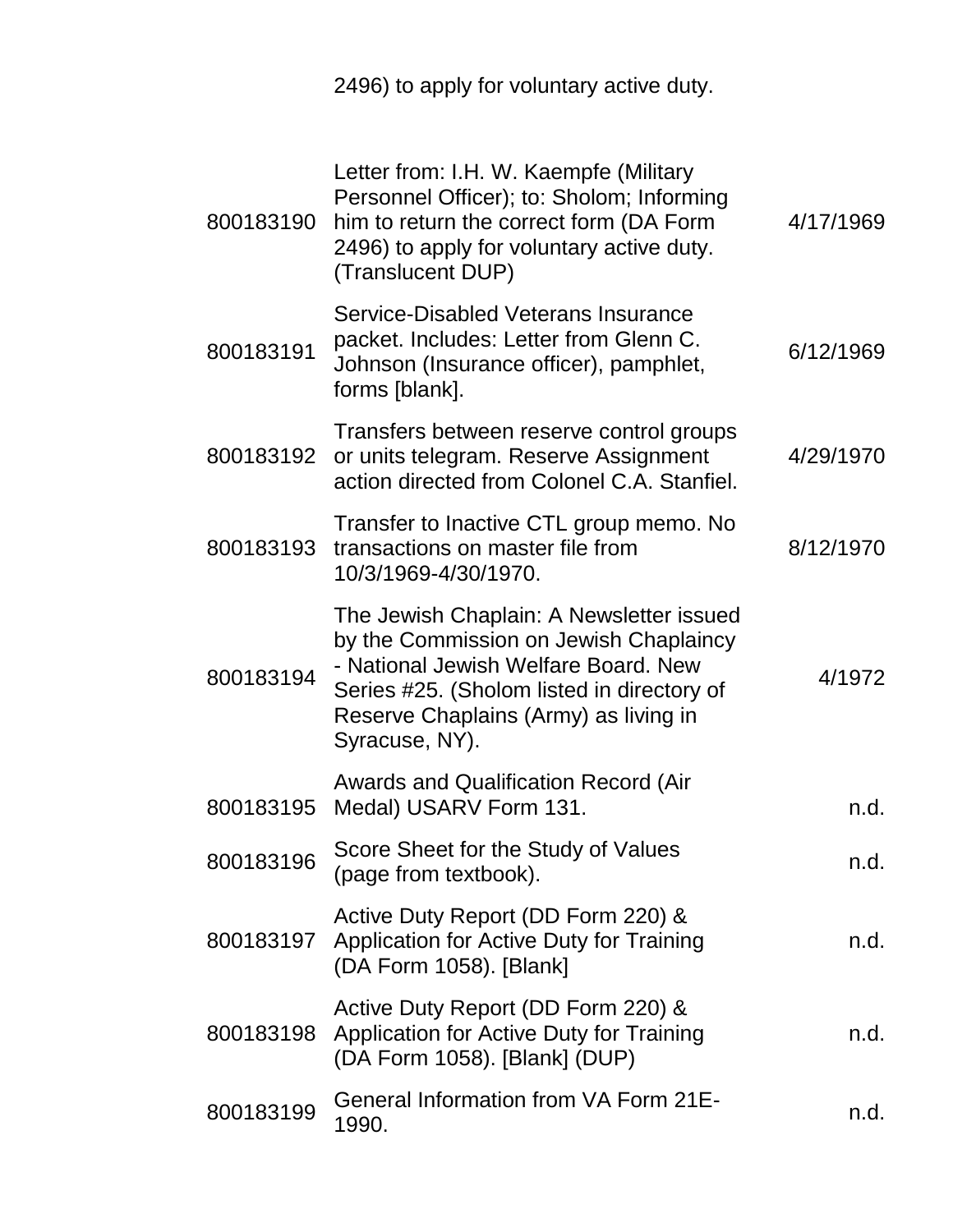| 800183200 | Questionnaire to a Serviceman: Sent to:<br>Chaplain Sholom Gliksman; From:<br>Civilian Cheryl Fliegelman; Return to:<br>Robert Machamore. | n.d. |
|-----------|-------------------------------------------------------------------------------------------------------------------------------------------|------|
| 800183201 | Part of a torn letter, written in German.<br>Mentions: Herr Glücksmann. From: Gez.<br>Dr. Lubinski.                                       | n.d. |
| 800183202 | Message to Jewish Personnel: Rosh<br>Hashana, From: Lt. Gen, W.B. Rosson.                                                                 | n.d. |
| 800183203 | DA Label 18: Office of the Chaplain,<br>Headquarters I Field Force Vietnam, APO<br>San Francisco 96350                                    | n.d. |
| 800183204 | The Enemy in Your Hands card. Includes<br>Key phrases and a quote from Lyndon B.<br>Johnson.                                              | n.d. |
| 800183205 | Zeo Defects Pledge Reminder card. 1966<br>calendar.                                                                                       | n.d. |
| 800183206 | Nine Rules: For personnel of US Military<br>Assistance Command, Vietnam card.                                                             | n.d. |
| 800183207 | Standing Orders, Rogers Rangers card.<br>Maj Robert Rogers 1759.                                                                          | n.d. |
| 800183208 | <b>Gentry Tailors: Expert Custom Tailors -</b><br><b>Boozer Permit card.</b>                                                              | n.d. |
| 800183209 | Capt. Gliksman card: Three white stars on<br>a red flag.                                                                                  | n.d. |
| 800183210 | Sholom Israel Gliksman - Chaplain United<br>States Army card.                                                                             | n.d. |
| 800183211 | Sholom Israel Gliksman - Chaplain United<br>States Army card. (DUP)                                                                       | n.d. |
| 800183212 | Sholom Israel Gliksman - Chaplain United<br>States Army card. (DUP)                                                                       | n.d. |
| 800183213 | Sholom Israel Gliksman - Chaplain United<br>States Army card. Note on back: "Bobbie<br>Roberta Prosk 7447 So. Shore Drive 768-<br>5236."  | n.d. |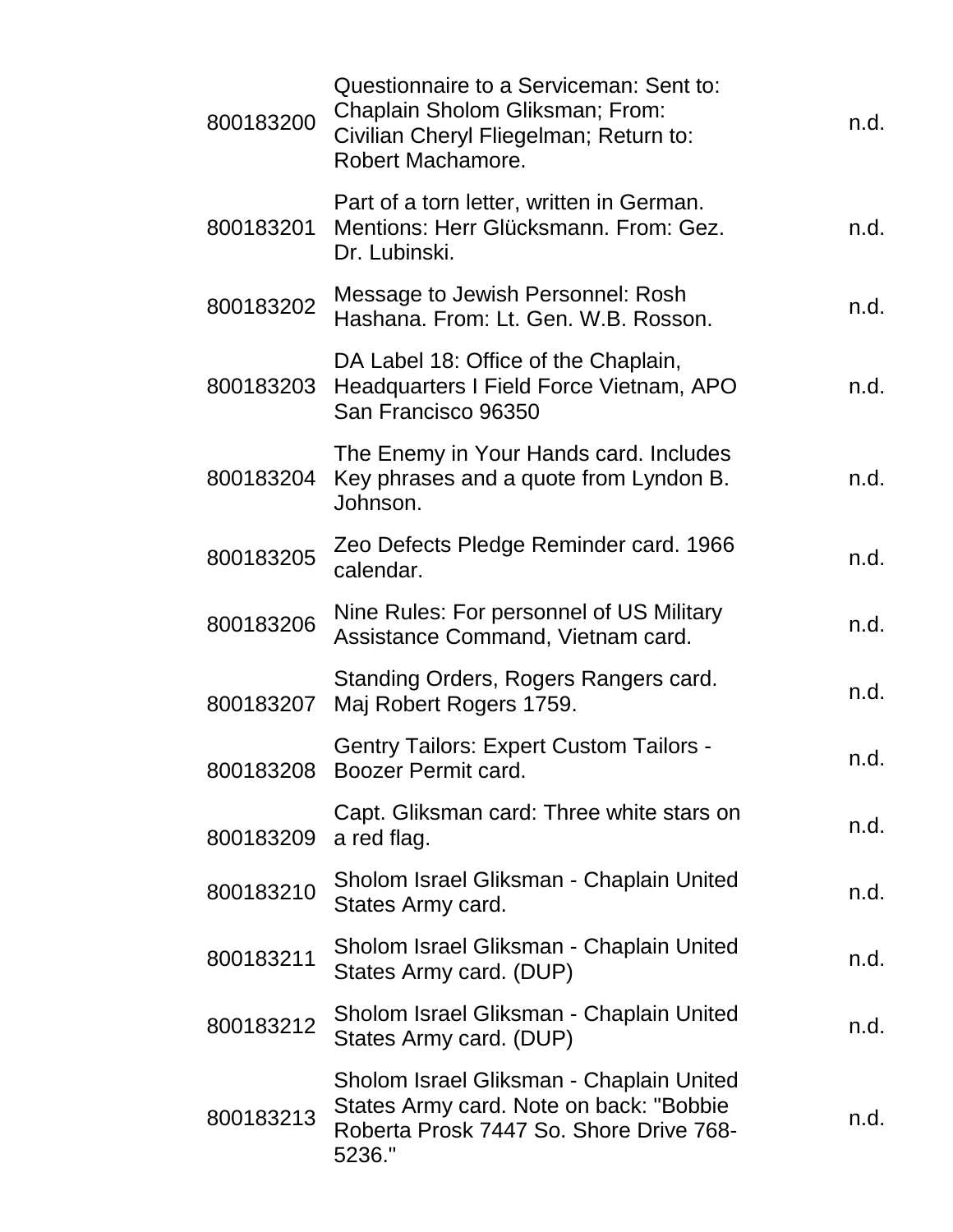| 800183214 | Newspaper clipping: "Theological<br>students' vigil: 'We're just the rallying<br>point.""                                                                                                    | n.d.                |
|-----------|----------------------------------------------------------------------------------------------------------------------------------------------------------------------------------------------|---------------------|
| 800183215 | Newspaper clipping: "Search On For<br>Jews" Saigon, (HAC-10).                                                                                                                                | n.d.                |
| 800183216 | Greeting card for a Happy and Healthy<br>New Year; From: Lubavitch Youth<br>Organization                                                                                                     | n.d.                |
|           | Thank you card for speaking about<br>800183217 Vietnam at the Simon Berg Social Club;<br>From: Emma Bloom; To: Sholom.                                                                       | n.d.                |
|           | Letter thanking Sholom for his guidance<br>800183218 and teachings of Hebrew.                                                                                                                | n.d.                |
| 800183219 | Letter informing Sholom that a committee<br>composed of his friends and classmates<br>has selected him to lead the Benediction<br>at their Graduation Banquet. From: Ch.<br>H.E. Vermillion. | n.d.                |
| 800183220 | Shabbat Shalom program. Includes:<br>announcements, songs, prayers, and<br>scripture readings.                                                                                               | n.d.                |
|           |                                                                                                                                                                                              |                     |
|           | 800183221 Passover Prayer for Freedom.                                                                                                                                                       | n.d.                |
|           | 800183222 Memorial Prayer.                                                                                                                                                                   | n.d.                |
|           | 800183223 Courage Prayer.                                                                                                                                                                    | n.d.                |
|           | 800183224 Boredom Prayer.                                                                                                                                                                    | n.d.                |
|           | 800183225 Going Home Prayer.                                                                                                                                                                 | n.d.                |
|           | <b>Photographs</b>                                                                                                                                                                           | 1936, 1967,<br>n.d. |
| 800183226 | Congregation at Jewish New Year<br>ceremony held in the Air Force Chapel by<br>Chaplain Gliksman.                                                                                            | 10/3/1967           |

**<sup>1</sup> <sup>4</sup> Photographs 1936, 1967,**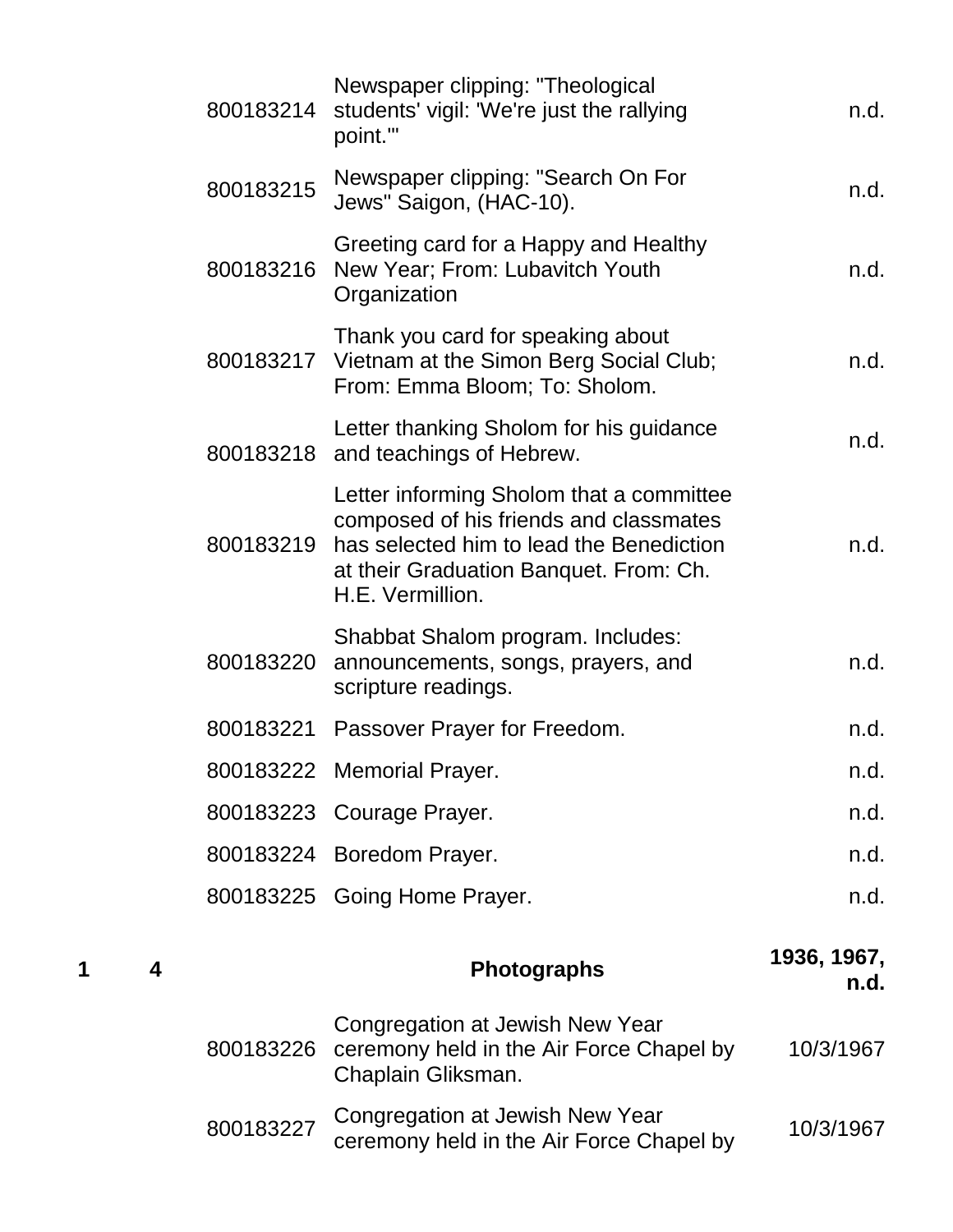Chaplain Gliksman. (DUP)

| 800183228 | Sholom at alter at Jewish New Year<br>ceremony held in the Air Force Chapel by<br>Chaplain Gliksman.                                       | 10/3/1967 |
|-----------|--------------------------------------------------------------------------------------------------------------------------------------------|-----------|
| 800183229 | Sholom at alter at Jewish New Year<br>ceremony held in the Air Force Chapel by<br>Chaplain Gliksman. (DUP)                                 | 10/3/1967 |
| 800183230 | Alter and pulpit at Jewish New Year<br>ceremony held in the Air Force Chapel by<br>Chaplain Gliksman.                                      | 10/3/1967 |
| 800183231 | Alter and pulpit at Jewish New Year<br>ceremony held in the Air Force Chapel by<br>Chaplain Gliksman. (DUP)                                | 10/3/1967 |
| 800183232 | Alter and pulpit at Jewish New Year<br>ceremony held in the Air Force Chapel by<br>Chaplain Gliksman. (DUP)                                | 10/3/1967 |
| 800183233 | Two men in front of congregation at<br>Jewish New Year ceremony held in the<br>Air Force Chapel by Chaplain Gliksman.                      | 10/3/1967 |
| 800183234 | View of congregation from back of the<br>Chapel at Jewish New Year ceremony<br>held in the Air Force Chapel by Chaplain<br>Gliksman.       | 10/3/1967 |
| 800183235 | View of congregation from back of the<br>Chapel at Jewish New Year ceremony<br>held in the Air Force Chapel by Chaplain<br>Gliksman. (DUP) | 10/3/1967 |
| 800183236 | Man playing a shofar at Jewish New Year<br>ceremony held in the Air Force Chapel by<br>Chaplain Gliksman.                                  | 10/3/1967 |
| 800183237 | Sholom shaking hands with a soldier in<br>front of USA SUPCOM CRB Chaplain<br>sign.                                                        | n.d.      |
| 800183238 | Sholom shaking hands with two soldiers<br>in front of USA SUPCOM CRB Chaplain                                                              | n.d.      |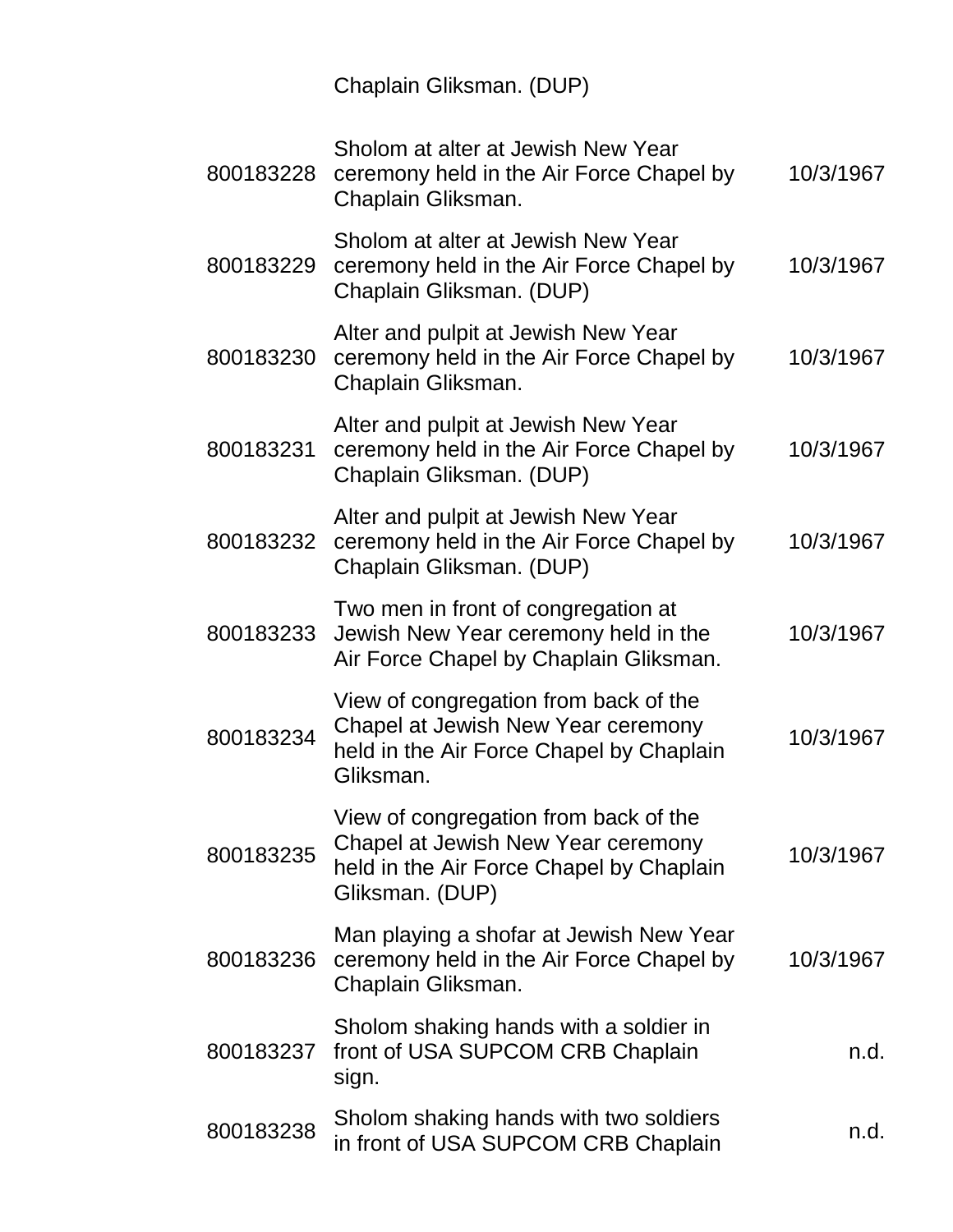sign.

| 800183239 | Sholom pointing to a map with three other<br>men.                                                                                 | n.d. |
|-----------|-----------------------------------------------------------------------------------------------------------------------------------|------|
| 800183240 | BG George S. Blanchard, Chief of Staff, I<br>FFORC V; awards the BSM to CPT<br>Sholom I Gliksman, Jewish Chaplain, I<br>FFORCE V. | n.d. |
| 800183241 | Sholom leaning against a United States<br>helicopter.                                                                             | n.d. |
| 800183242 | Sholom by a United States helicopter, "A<br>Bird Dog."                                                                            | n.d. |
| 800183243 | Sholom about to get on a helicopter,<br>"Ready to Fly."                                                                           | n.d. |
| 800183244 | Soldiers getting into a helicopter.                                                                                               | n.d. |
| 800183245 | Military base.                                                                                                                    | n.d. |
|           | 800183246 Soldier Himokan                                                                                                         | n.d. |
|           | 800183247 Soldier Vrudny holding a monkey.                                                                                        | n.d. |
| 800183248 | <b>Welcome Army Base Operations 342nd</b><br>Avn Detachment sign over door.                                                       | n.d. |
| 800183249 | <b>Imperial Hotel</b>                                                                                                             | n.d. |
|           | 800183250 Sholom in front of Chapel Service sign.                                                                                 | n.d. |
|           | 800183251 IFFV Chapel Services Schedule sign.                                                                                     | n.d. |
|           | 800183252 Street view of village.                                                                                                 | n.d. |
| 800183253 | Shops in the village, "Downtown NHA<br>Trang."                                                                                    | n.d. |
| 800183254 | Two soldiers in front of Welcome to NHA<br>Trang Headquarters sign.                                                               | n.d. |
| 800183255 | Sholom and another soldier in from of<br><b>Welcome to NHA Trang Headquarters</b><br>sign.                                        | n.d. |
| 800183256 | Headquarters Ifield Force Vietnam                                                                                                 | n.d. |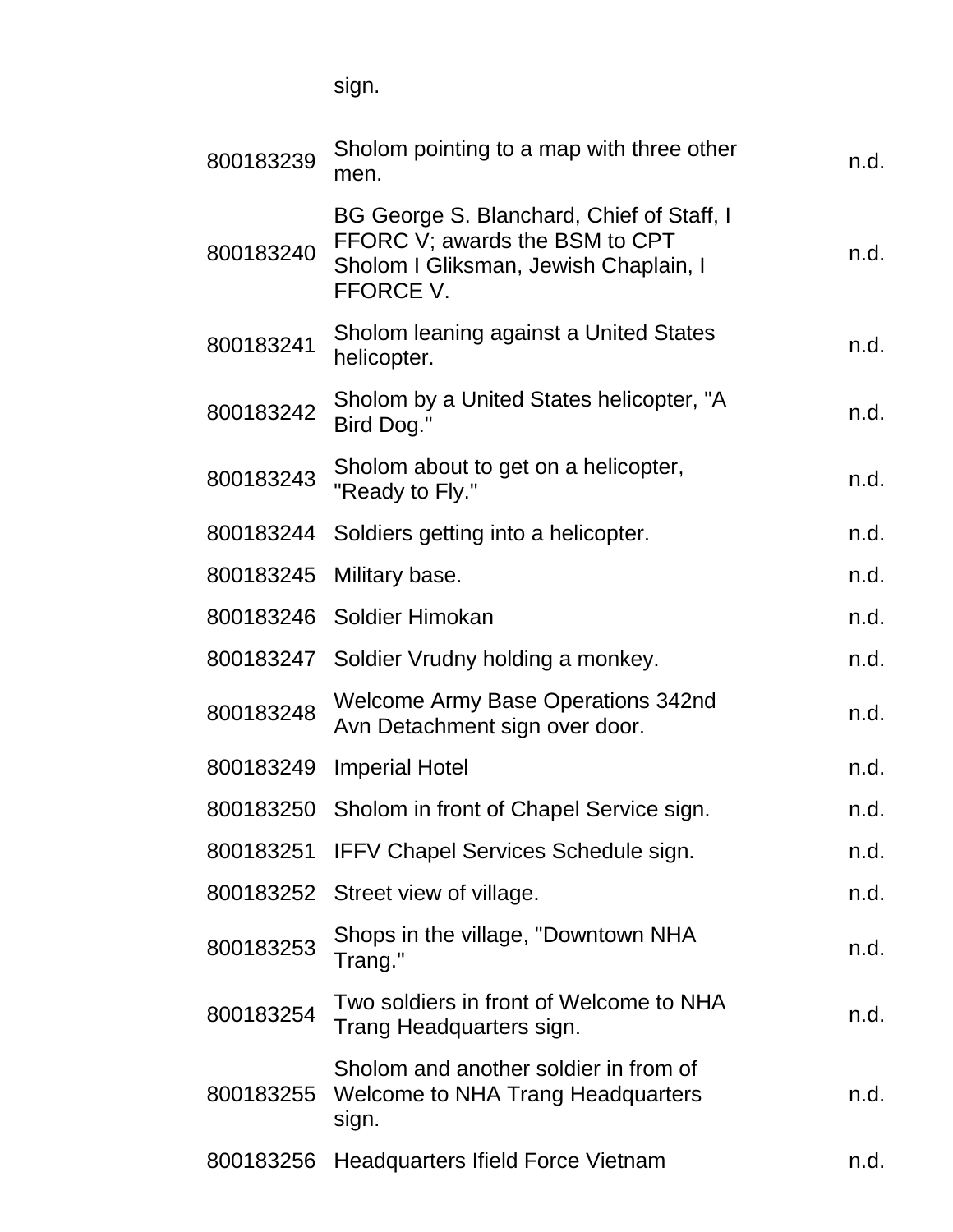building.

|           | 800183257 Soldier by Jeeps.                                                                 | n.d. |
|-----------|---------------------------------------------------------------------------------------------|------|
|           | 800183258 Soldier in front of a building.                                                   | n.d. |
|           | 800183259 Sholom in front of the Chapel.                                                    | n.d. |
| 800183260 | Sholom in uniform, in front of a building.                                                  | n.d. |
| 800183261 | Sholom standing by a Jeep, "Ready for a<br>typical day."                                    | n.d. |
| 800183262 | Sholom and another soldier standing by<br>buildings, "Another Jewish Assistant."            | n.d. |
| 800183263 | Group of Soldiers in the Lazy Acres<br>Lodge.                                               | n.d. |
| 800183264 | Tents surrounded by fencing, "L Z<br>English."                                              | n.d. |
|           | 800183265 Soldier in uniform.                                                               | n.d. |
|           | 800183266 Clouds and water from the beach.                                                  | n.d. |
|           | 800183267 Palm trees on the beach.                                                          | n.d. |
|           | 800183268 From the beach, "Hon Tre Island."                                                 | n.d. |
| 800183269 | Group of soldiers standing in line by the<br>"Red Cross Girl."                              | n.d. |
| 800183270 | Group of soldiers standing around jeeps<br>and planes.                                      | n.d. |
| 800183271 | Dock next to a body of water.                                                               | n.d. |
|           | 800183272 Two boats on a dock.                                                              | n.d. |
|           | 800183273 Miniature golf course.                                                            | n.d. |
| 800183274 | Man riding by a Chapel on bicycle.                                                          | n.d. |
| 800183275 | Palm trees, boats, and benches by the<br>beach.                                             | n.d. |
| 800183276 | Signs for Nipa Hut Beach House,<br>Charlie's Hide-A-Way, and Friend's Club<br>by the beach. | n.d. |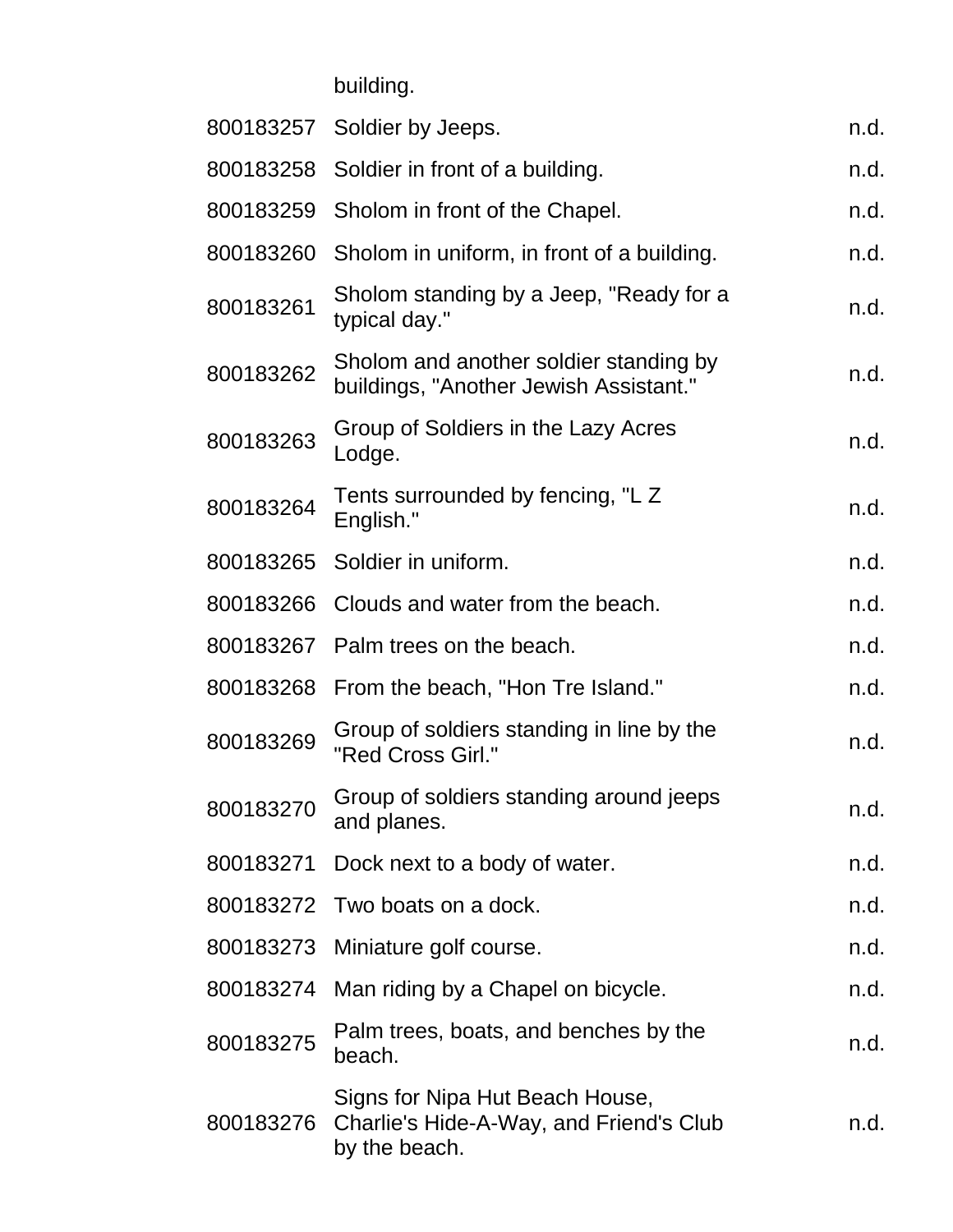|           | 800183277 View from inside a shop in a village.                                                                                                                                                | n.d. |
|-----------|------------------------------------------------------------------------------------------------------------------------------------------------------------------------------------------------|------|
|           | 800183278 An apartment building.                                                                                                                                                               | n.d. |
| 800183279 | A house with many windows.                                                                                                                                                                     | n.d. |
| 800183280 | View of the beach with mountains in the<br>background.                                                                                                                                         | n.d. |
| 800183281 | Congregation in a chapel, "Chanukah<br>Services."                                                                                                                                              | n.d. |
| 800183282 | Group of ten soldiers, including Sholom,<br>outside of the Chaplain building.                                                                                                                  | n.d. |
| 800183283 | Sholom speaking to a group of students<br>at a table.                                                                                                                                          | n.d. |
| 800183284 | Unisphere Globe fountain in New York.                                                                                                                                                          | n.d. |
| 800183285 | Three story office building.                                                                                                                                                                   | n.d. |
| 800183286 | <b>Holy Comforter Rectory.</b>                                                                                                                                                                 | n.d. |
| 800183287 | Men standing behind "24 Hour Vigil for<br>Civil Rights" sign.                                                                                                                                  | n.d. |
| 800183288 | Man standing behind "American Nazi<br>Party Vigil on Behalf of America's White<br>Majority Against the Civil Rights Bill,<br>Which is Communistic, Minority Tyranny!<br>Free literature" sign. | n.d. |
| 800183289 | People in front of and on steps of the<br>United States Capital in Washington, D.C.                                                                                                            | n.d. |
| 800183290 | CBS reporter standing with another man<br>on the steps of the United States Capital<br>in Washington, D.C.                                                                                     | n.d. |
| 800183291 | Lincoln Memorial in Washington, D.C.                                                                                                                                                           | n.d. |
| 800183292 | Temporary grave of President Kennedy at<br><b>Arlington National Cemetery.</b>                                                                                                                 | n.d. |
|           | 800183293 "The Crew" in a cockpit.                                                                                                                                                             | n.d. |
| 800183294 | Soldiers "waiting for lox and bagles."                                                                                                                                                         | n.d. |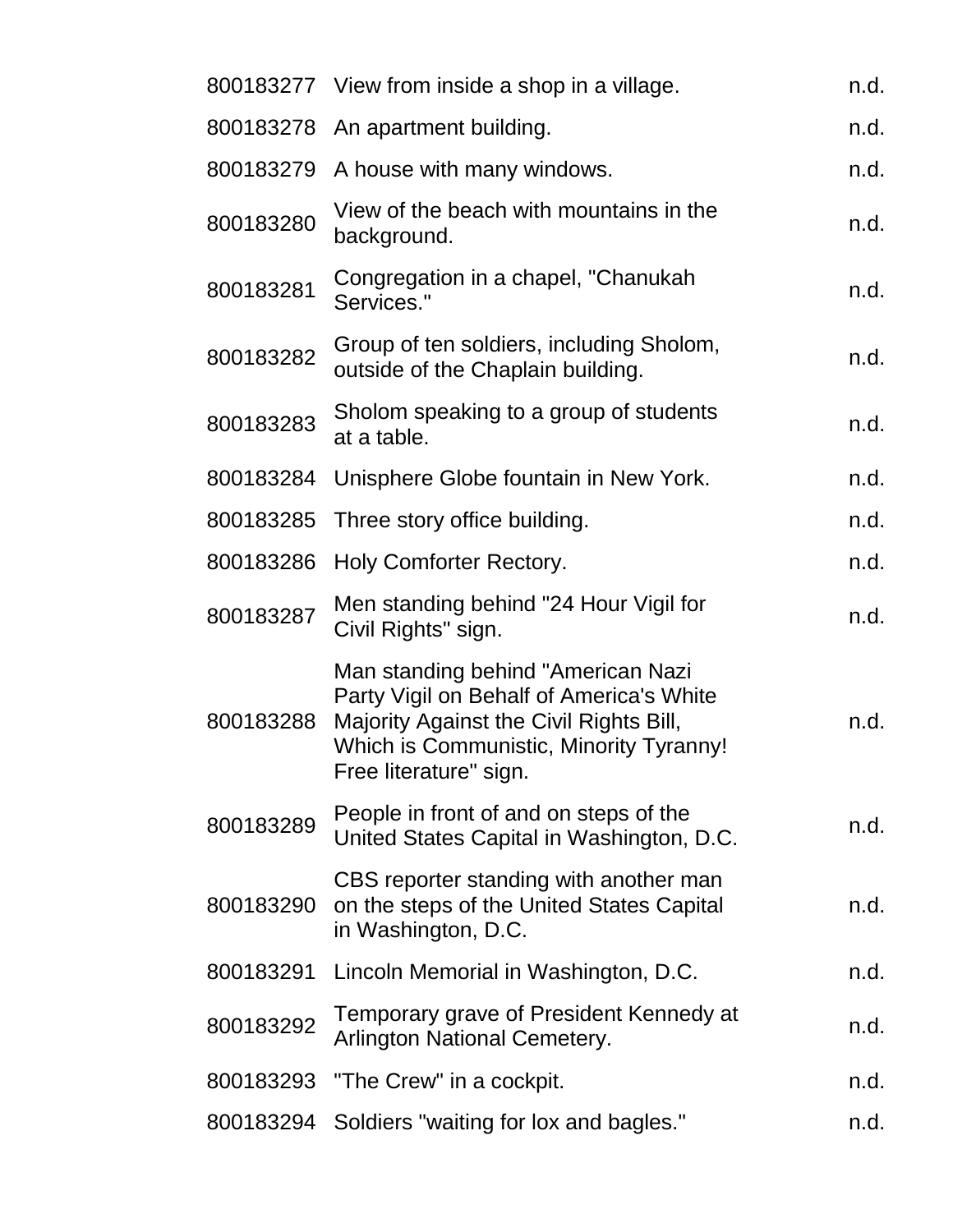| 800183295 | "A Barber" cutting hair in an airplane<br>hangar.                                                                                                            | n.d.     |
|-----------|--------------------------------------------------------------------------------------------------------------------------------------------------------------|----------|
| 800183296 | Sholom lying on the beach with two other<br>people.                                                                                                          | n.d.     |
| 800183297 | Sholom in uniform, in front of an open<br>door.                                                                                                              | n.d.     |
| 800183298 | Sholom and another soldier in uniform.                                                                                                                       | n.d.     |
|           | 800183299 Car in front of a checkpoint.                                                                                                                      | n.d.     |
|           | 800183300 Cabin in the woods.                                                                                                                                | n.d.     |
| 800183301 | Sholom sitting at a table, "taken Jan. 22,<br>1967, Williamsburg, Va. Chaplain<br>Gliksman at Play."                                                         | n.d.     |
|           | 800183302 Sholom standing on a mountain.                                                                                                                     | n.d.     |
|           | 800183303 Sholom standing on a mountain. (DUP)                                                                                                               | n.d.     |
| 800183304 | Sholom standing on a mountain. (Slide)                                                                                                                       | n.d.     |
| 800183305 | Man in a suit.                                                                                                                                               | 4/9/1936 |
| 800183306 | Man at a desk writing in a notebook, with<br>Hebrew inscription.                                                                                             | n.d.     |
| 800183307 | Congregation in a chapel, "Chanukah<br>Services." (Large)                                                                                                    | n.d.     |
| 800183308 | Congregation in a chapel during<br>Chanukah Services. (Large)                                                                                                | n.d.     |
| 800183309 | Three soldiers at alter during a service.<br>(Large)                                                                                                         | n.d.     |
| 800183310 | U.S. Army Chaplain School, Chaplain<br>Officer Basic Course: C-20. October -<br>December 1966. Group photo, Sholom in<br>2nd row, 2nd from the left. (Large) | n.d.     |